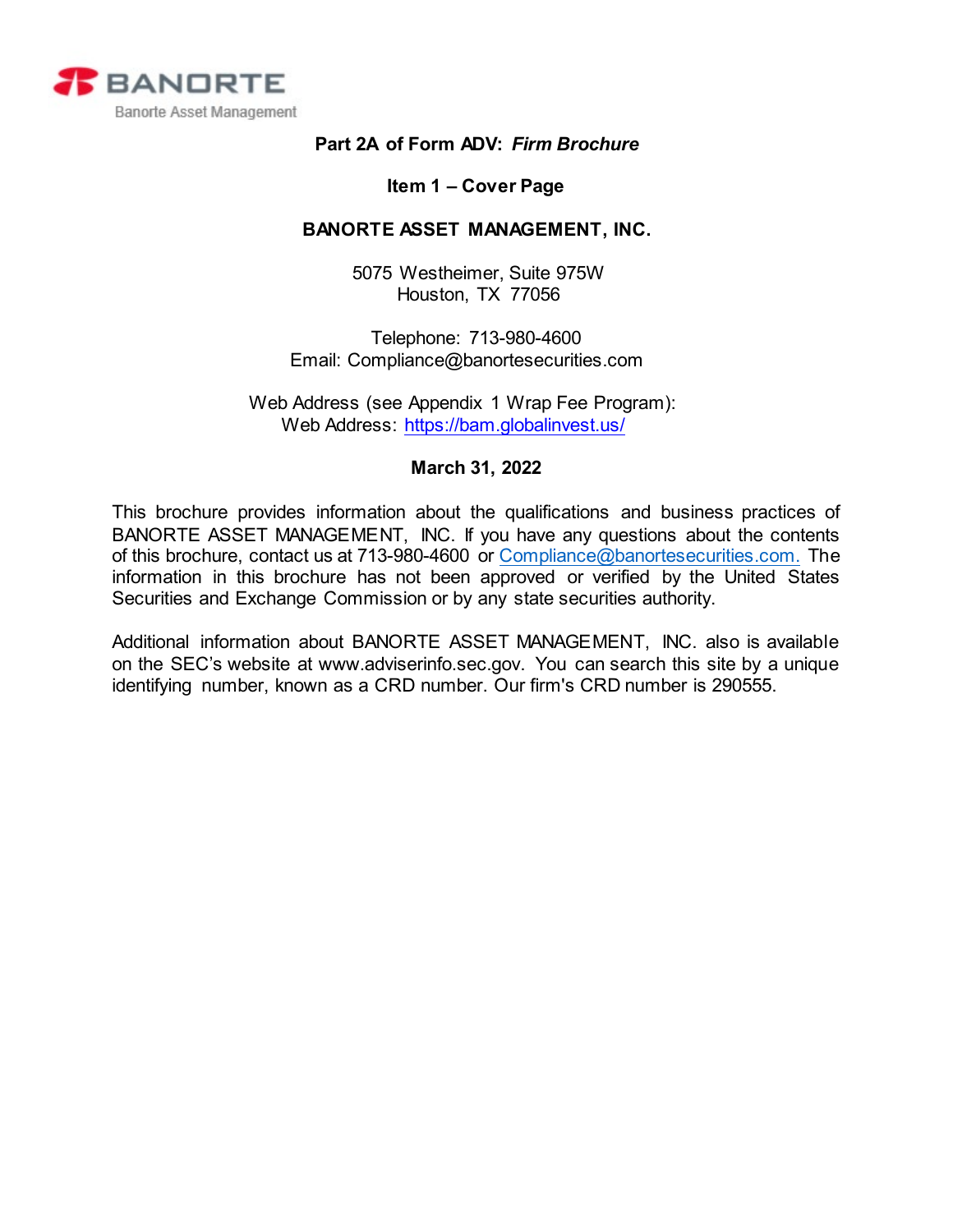

# **Item 2 – Material Changes**

<span id="page-1-0"></span>This Firm Brochure dated March 31, 2022, is our disclosure document. As required, the Firm must discuss material changes since the last annual update.

The firm has made the following material change since the March 29, 2021 annual update, and the June 14, 2021 amended filing of this Form ADV.

- 1. The firm added a new Chief Financial Officer, Jesus Hidalgo, in August of 2021.
- 2. The firm has updated the amount of regulatory assets under management reported to reflect the amount current as of December 31, 2021, which is a total of: \$155,036,773.
- 3. The firm added a new Chief AML Officer, Diana Zepeda, in June of 2021.
- 4. The firm added a new Chief Digital and Information Technology Officer, Nephtali Gomez, in November of 2021.

We will ensure that you receive a summary of any material changes to this and subsequent Brochures within 120 days of the close of our business' fiscal year. We will provide you with a copy of the firm's most updated Form ADV Brochure, at any time, without charge, upon request. Obtain a copy of this Form ADV Brochure, in its most updated version, by contacting us at 713-980-4600 or through e-mail, by contacting: [Compliance@banortesecurities.com.](mailto:Compliance@banortesecurities.com.)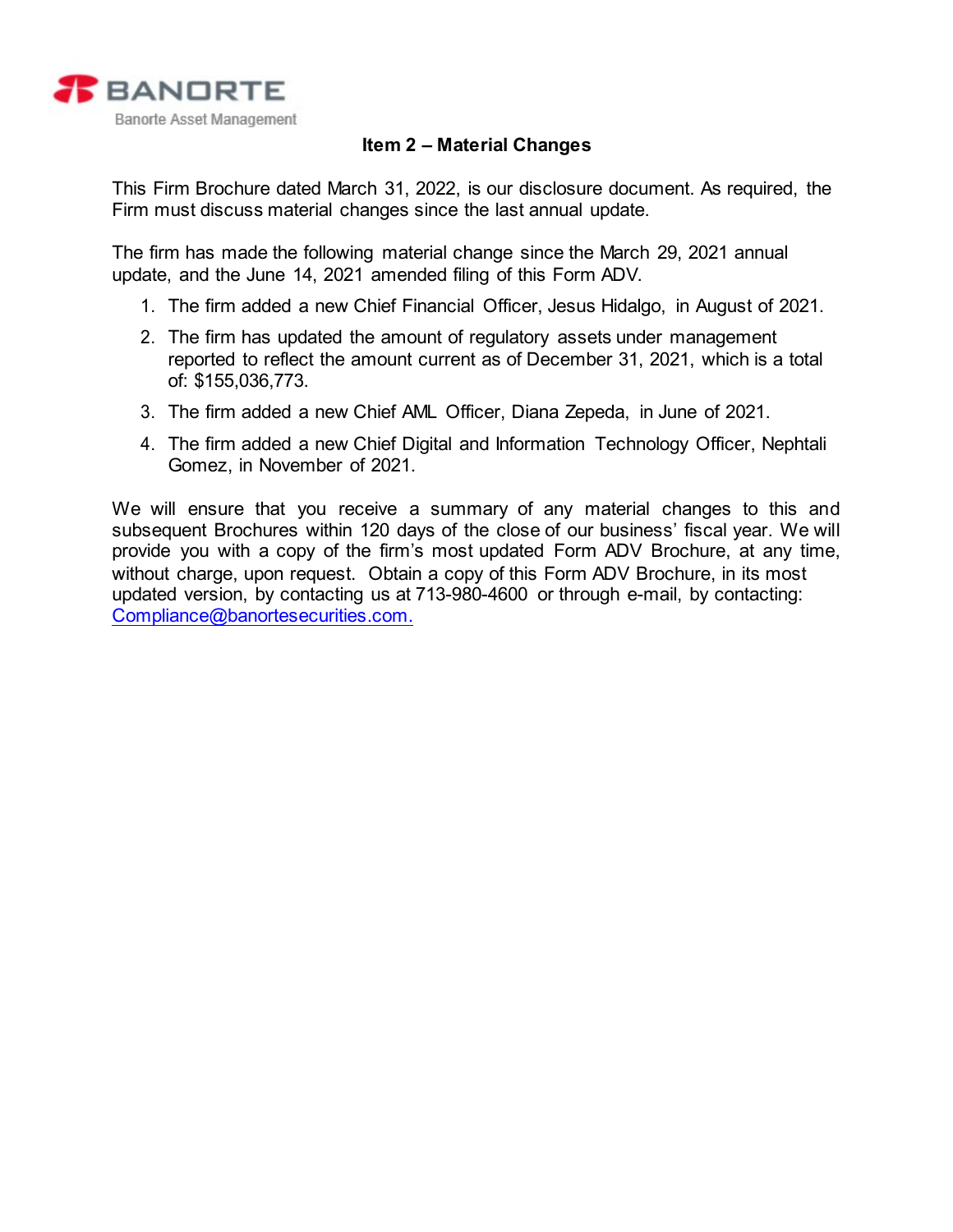

# Item 3 - Table of Contents

<span id="page-2-0"></span>

| Item 8 - Methods of Analysis, Investment Strategies and Risk of Loss 9                  |    |
|-----------------------------------------------------------------------------------------|----|
|                                                                                         |    |
|                                                                                         |    |
| Item 11 - Code of Ethics, Participation or Interest in Client Transactions and Personal |    |
|                                                                                         |    |
|                                                                                         |    |
| Item 14 - Client Referrals and Other Compensation                                       | 16 |
|                                                                                         |    |
|                                                                                         |    |
|                                                                                         |    |
|                                                                                         |    |
|                                                                                         |    |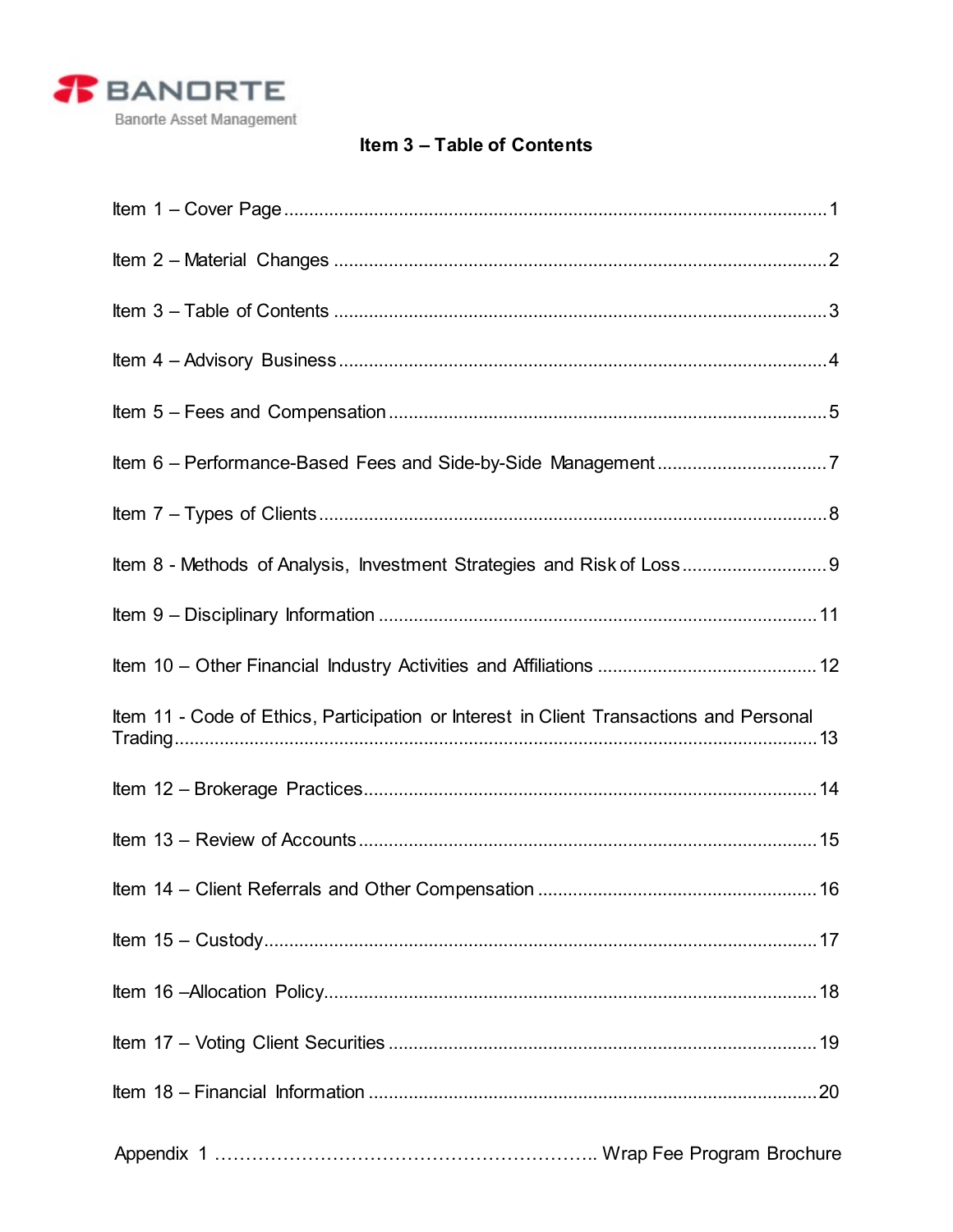

## **Item 4 – Advisory Business**

<span id="page-3-0"></span>BANORTE ASSET MANAGEMENT, INC. is a SEC-registered investment adviser with its principal place of business located in Houston, Texas, USA. BANORTE ASSET MANAGEMENT, INC. began conducting business in 2001.

Listed below are the firm's principal shareholders (i.e., those individuals and/or entities controlling 25% or more of this company).

• BANORTE SECURITIES HOLDINGS, INTERNATIONAL INC., SOLE SHAREHOLDER OF APPLICANT

In addition, the following information identifies publicly held subsidiaries that indirectly own 25% or more of our firm:

- CASA DE BOLSA BANORTE SA DE CV, SOLE SHAREHOLDER OF AFIN INTERNATIONAL HOLDINGS, INC.
- GRUPO FINANCIERO BANORTE SA DE CV, SOLE SHAREHOLDER OF CASA DE BOLSA BANORTE SA DE CV

BANORTE ASSET MANAGEMENT, INC. offers the following products and services to our clients:

#### **ADVISORY SERVICES**

#### **PORTFOLIO MANAGEMENT**

Our firm provides continuous asset management of client funds.

Apart from the digital, discretionary account management provided through our BAM Digital division (see Wrap Fee Appendix), we manage our advisory accounts on a non-discretionary basis. Account supervision is guided by the client's stated objectives (i.e., growth, income, speculation, etc.).

*LIMITATIONS:* Individuals of BANORTE ASSET MANAGEMENT, INC. are registered as representatives of a broker-dealer and/or as insurance agents.

#### **AMOUNT OF MANAGED ASSETS**

As of December 31, 2021, we were actively managing \$155,036,773 of clients' assets on both a discretionary and a non- discretionary basis.

#### **INSURANCE POLICIES**

BANORTE ASSET MANAGEMENT, INC. is licensed as a life insurance agency with the State of Texas, and as such those persons licensed as insurance agents with BANORTE ASSET MANAGEMENT, INC. may offer clients life insurance products underwritten by those insurance companies with whom BANORTE ASSET MANAGEMENT, INC. has an agreement.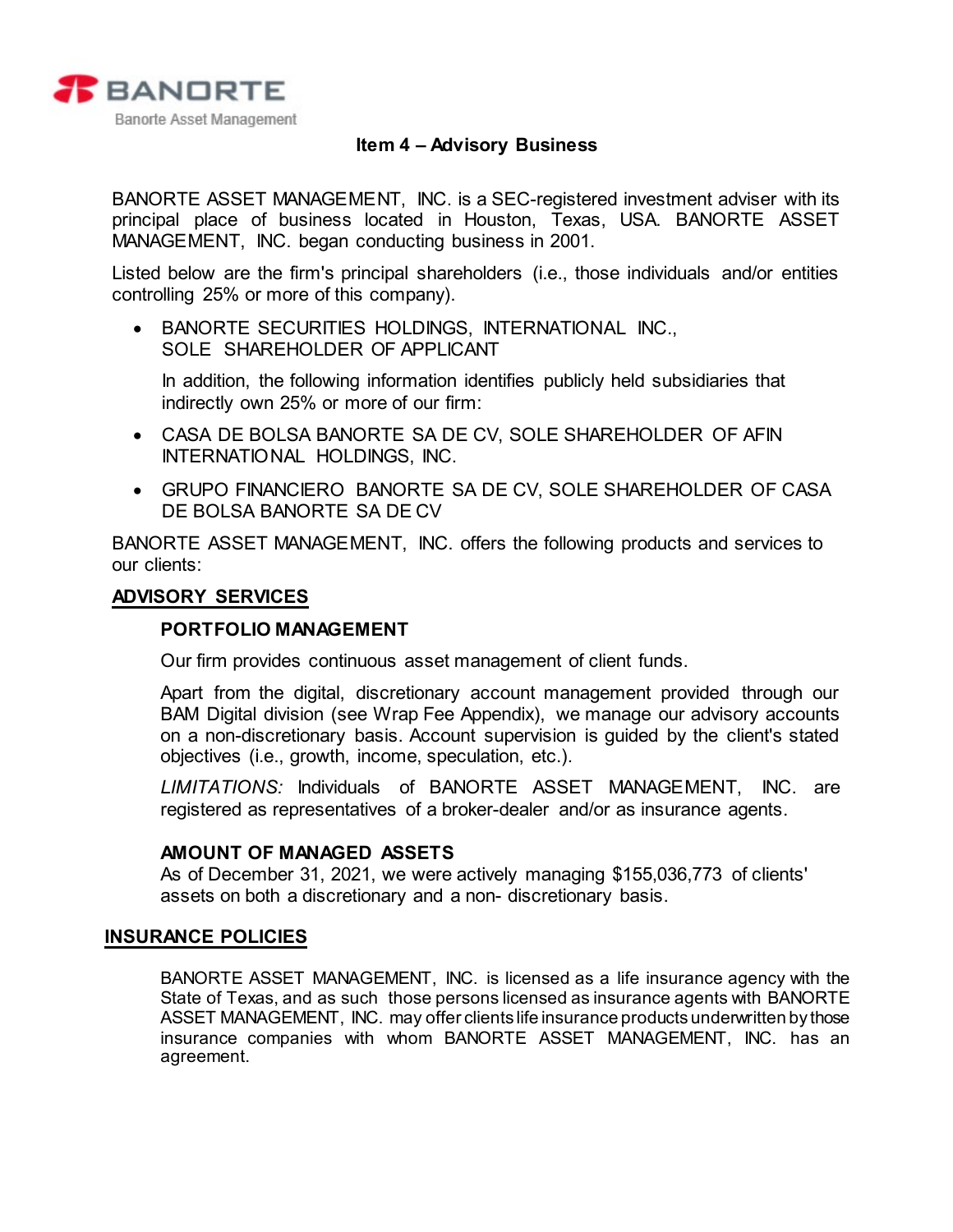<span id="page-4-0"></span>

## **Item 5 – Fees and Compensation**

## **PORTFOLIO MANAGEMENT SERVICES FEES**

Our annual fees for Portfolio Management Services are based upon a percentage of assets under management and generally range from **0.85**% to **1.85%.**

A minimum of **\$50,000.00** of assets under management is required for this service. This account size may be negotiable under certain circumstances.

Our fees are billed quarterly, at the end of each quarter based upon a percentage of the value (market value or fair market value in the absence of market value) of the average daily assets held within the client's account during each calendar quarter. The market value is determined by the custodian. Fees will be debited from the account in accordance with the client authorization to deduct Advisory Fees in the Investment Advisory Agreement.

BANORTE ASSET MANAGEMENT, INC.'s advisory fees are negotiable.

#### **GENERAL INFORMATION**

*Termination of the Advisory Relationship*: The Agreement may be terminated by Adviser upon thirty (30) days' prior written notice to Client and may be terminated by Client upon written notice to Adviser; provided, however, that in the event that Client terminates this Agreement, Adviser shall have up to seven (7) business days to effect the termination. Without limiting the foregoing, upon written notice to Adviser within five (5) business days of entering into this Agreement, Client shall have the right of termination without penalty or payment of fees. Upon termination of any account, any prepaid, unearned fees willbe promptly refunded.

If terminated by Client, termination of this Agreement shall take effect no later than on the seventh (7th) business day following receipt by Adviser of written notice of termination. If terminated by Adviser, termination of this Agreement shall take effect at least thirty (30) calendar days after written notice of termination is sent to Client. Notice of termination to Client shall be deemed to be delivered one (1) business day following the date on which Adviser mailed such notice to Client's last known address as identified in Adviser's records.

*Mutual Fund Fees*: All fees paid to BANORTE ASSET MANAGEMENT, INC. for investment advisory services are separate and distinct from the fees and expenses charged by mutual funds and/or ETFs to their shareholders.

These fees and expenses for mutual funds are described in each fund's prospectus. These fees will generally include a management fee, other fund expenses, and a possible distribution fee. If the fund also imposes sales charges, a client may pay an initial or deferred sales charge. A client could invest in a mutual fund directly, without our services. In that case, the client would not receive the services provided by our firm which are designed, among other things, to assist the client in determining which mutual fund or funds are most appropriate to each client's financial condition and objectives. Accordingly, the client should review both the fees charged by the funds and our fees to fully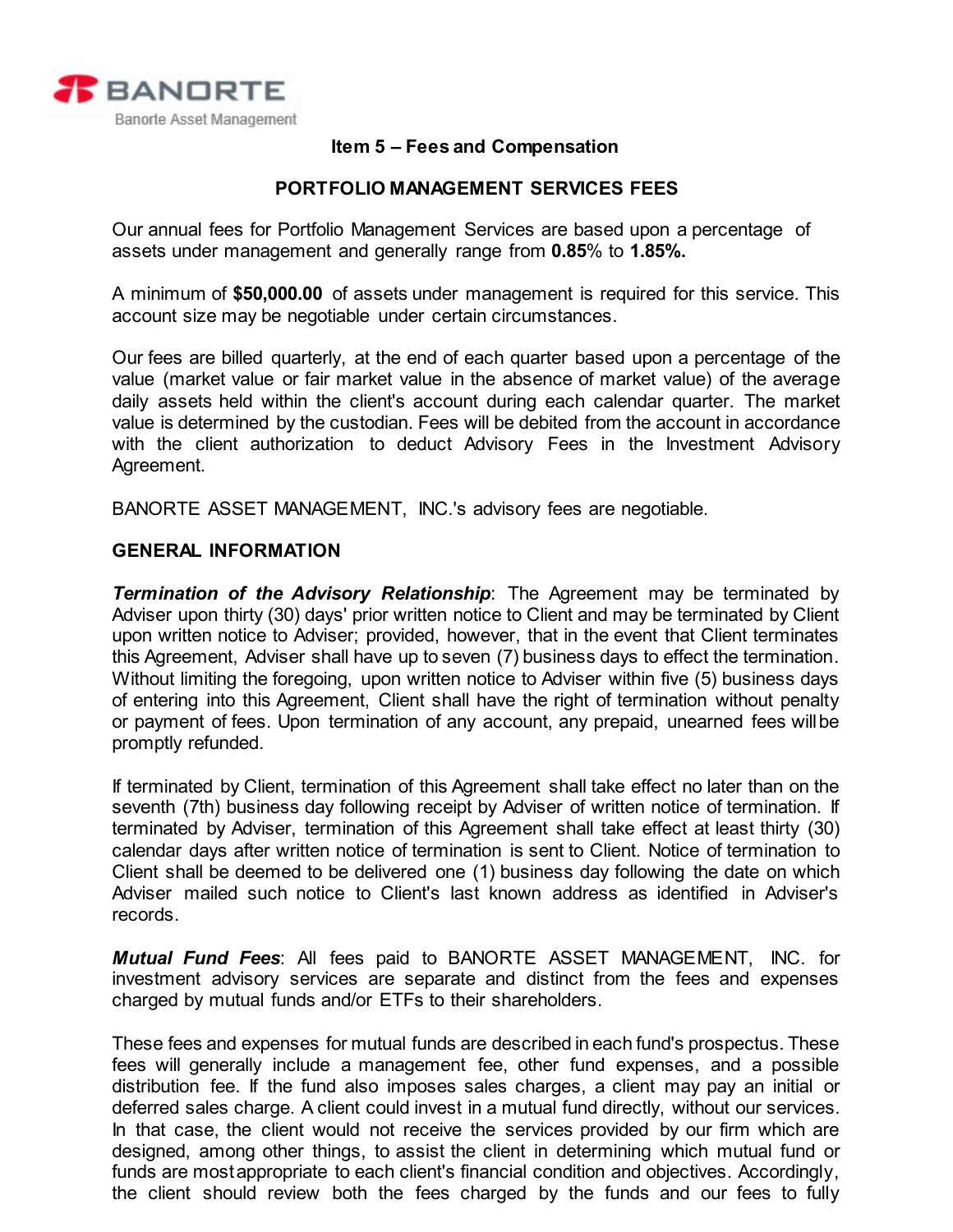

Banorte Asset Management

understand the total amount of fees to be paid by the client and to thereby evaluate the advisory services being provided.

*Wrap Fee Programs and Separately Managed Account Fees*: Clients participating in separately managed account programs may be charged various program fees in addition to the advisory fee charged by our firm. Such fees may include the investment advisory fees of the independent advisers, which may be charged as part of a wrap fee arrangement. In a wrap fee arrangement, clients pay a single fee for advisory, brokerage and custodial services. Client's portfolio transactions may be executed without commission charge in a wrap fee arrangement. In evaluating such an arrangement, the client should also consider that, depending upon the level of the wrap fee charged by the broker-dealer, the amount of portfolio activity in the client's account, and other factors, the wrap fee may or may not exceed the aggregate cost of such services if they were to be provided separately. We will review with clients any separate program fees that may be charged to clients. Please see the Wrap Fee Appendix 1 following this Firm Brochure.

*Additional Fees and Expenses*: In addition to our advisory fees, clients are also responsible for the fees and expenses charged by custodians and imposed by broker dealers, including, but not limited to, any transaction charges imposed by a broker dealer with which an independent investment manager effects transactions for the client's account(s). Please refer to the "Brokerage Practices" section (Item 12) of this Form ADV for additional information.

*Advisory Fees in General*: Clients should note that similar advisory services may (or may not) be available from other registered (or unregistered) investment advisers for similar or lower fees.

*Limited Prepayment of Fees*: Under no circumstances do we require or solicit payment of fees in excess of \$1,200 more than six months in advance of services rendered.

*Additional Compensation:* Adviser or an affiliate of Adviser may be entitled to such other fees that are customarily charged for maintenance of certain investment accounts, such as 12b-1 fees.

#### **INSURANCE POLICY FEES**

Fees that are assessed for the sale of insurance policies are generally those which are standard rates in the industry. All insurance agents of BANORTE ASSET MANAGEMENT, INC. are also the Investment Advisor Representatives who serve clients in a portfolio management capacity. As such, the offering of life insurance products is typically seen to be a complimentary service to clients, as opposed to the main line business of BANORTE ASSET MANAGEMENT, INC., which is portfolio management.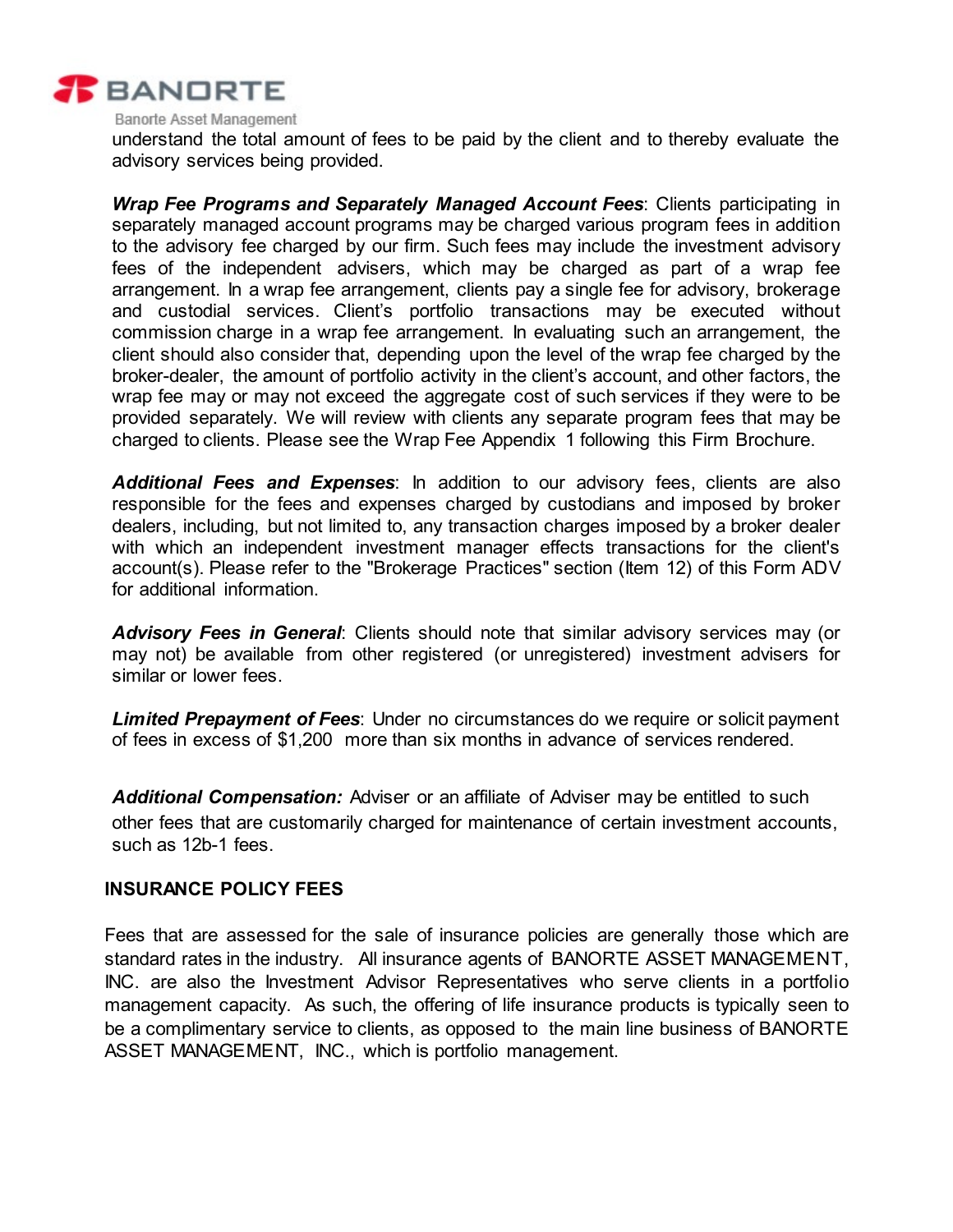

# **Item 6 – Performance-Based Fees and Side-by-Side Management**

<span id="page-6-0"></span>BANORTE ASSET MANAGEMENT, INC. does not charge performance-based fees.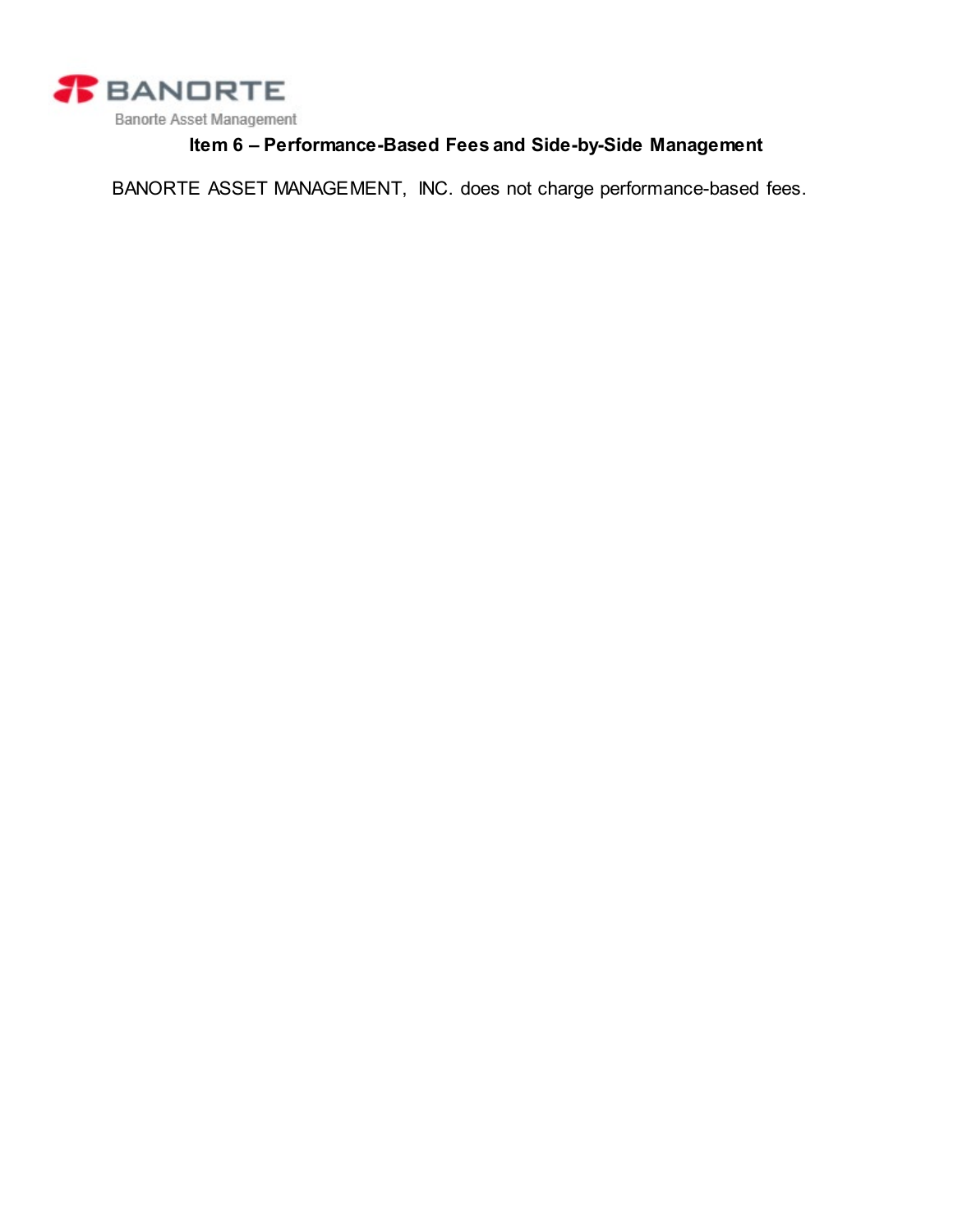

# **Item 7 – Types of Clients**

<span id="page-7-0"></span>BANORTE ASSET MANAGEMENT, INC. provides advisory services to High Net Worth Individuals and Corporations or other businesses not listed above.

For its services, a minimum of **\$ 50,000.00** of assets under management is required. This account size may be negotiable under certain circumstances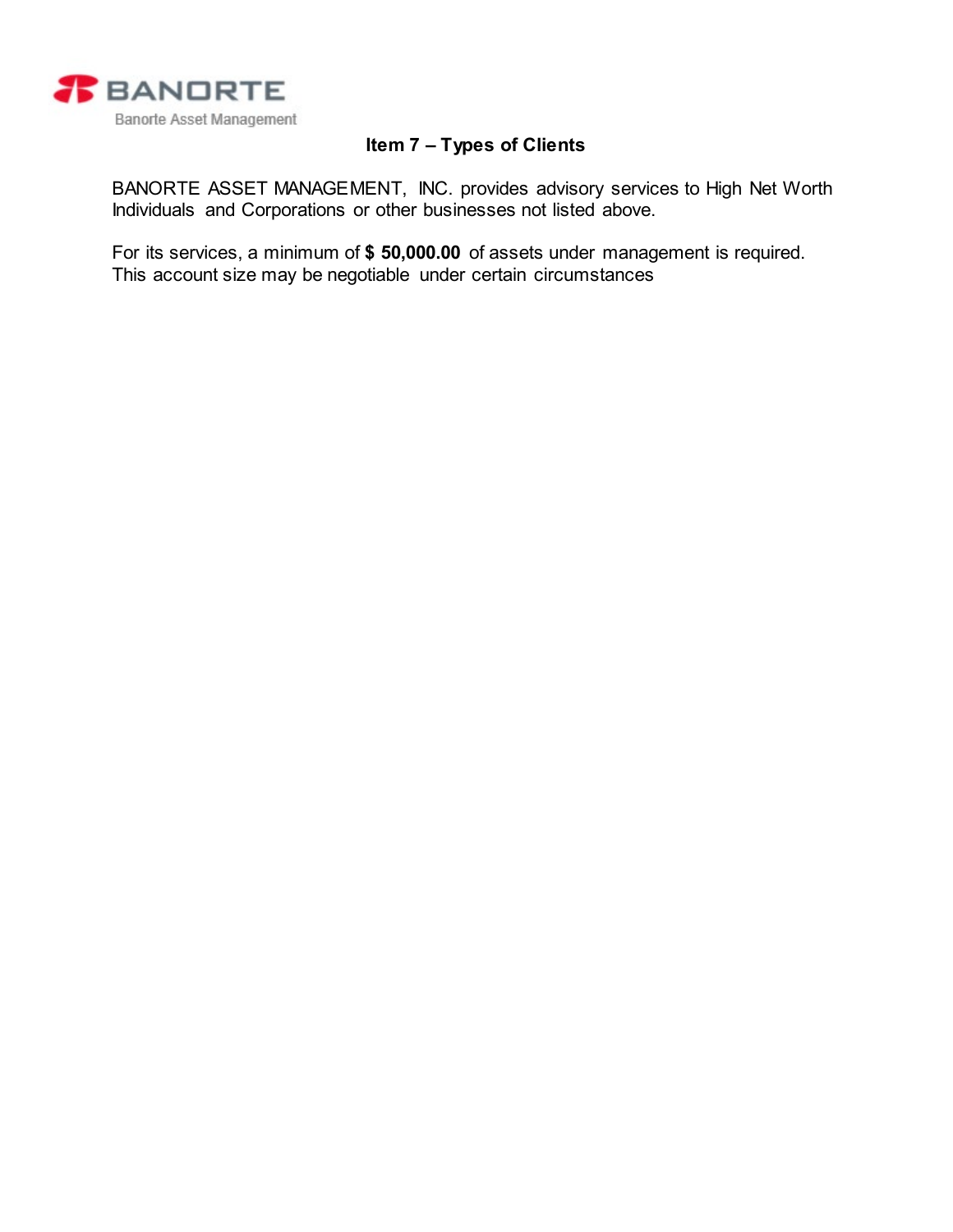

## <span id="page-8-0"></span>**Item 8 - Methods of Analysis, Investment Strategies and Risk of Loss**

# **INVESTMENT STRATEGY OVERVIEW AND METHODS OF ANALYSIS**

BANORTE ASSET MANAGEMENT, INC.'s investment strategy is summarized below and detailed in the governing documents as negotiated with each Client.

BANORTE ASSET MANAGEMENT, INC. seeks to produce superior, risk adjusted returns through the Portfolio Managements Services for each of its Clients by employing various investments including equities, fixed income, ETFs, mutual funds, etc. We provide non-discretionary asset management services as agree to in writing with a client and consistent with a client's investment objectives, risk tolerance, and time horizons, among other considerations. For non-discretionary accounts, strategies are discussed with the customer prior to order entry.

## **RISK OF LOSS**

*Risks for all forms of analysis:* All analysis methods rely on the assumption that the companies whose securities that are purchased or sold, the rating agencies that review these securities, and other publicly-available sources of information about these securities, are providing accurate and unbiased data. While we are alert to indications that data may be incorrect, there is always a risk that an analysis may be compromised by inaccurate or misleading information.

*Investment and Trading Risks:* All securities investments bear significant risk of capital loss. No guarantee or representation is made that the Clients' trading programs will be successful or that the Clients will not incur losses.

*Investment Judgment; Market Risk:* The profitability of a significant portion of the Adviser's investment program depends to a great extent upon correctly assessing the future course of the price movements of securities and other investments. There can be no assurance that the Adviser will be able to predict accurately these price movements.

*Inflation:* There has been an unusually low rate of inflation in the United States and most other developed economies for some time. At the same time, the central governments have been injecting unprecedented amounts of financial stimulus into these economies — historically a recurring cause of serious inflation. Were significant inflation to occur, the effect on the Adviser's strategy could be materially adverse — while unpredictable, stocks have traditionally been considered a form of "hedge" against inflation, but that is not always the case (particularly in the case of any individual stock).

*Availability of Suitable Investments:* While the Adviser believes that there are currently available many attractive investments of the type in which the Clients currently invest, there can be no assurance that such investments will continue to be available for the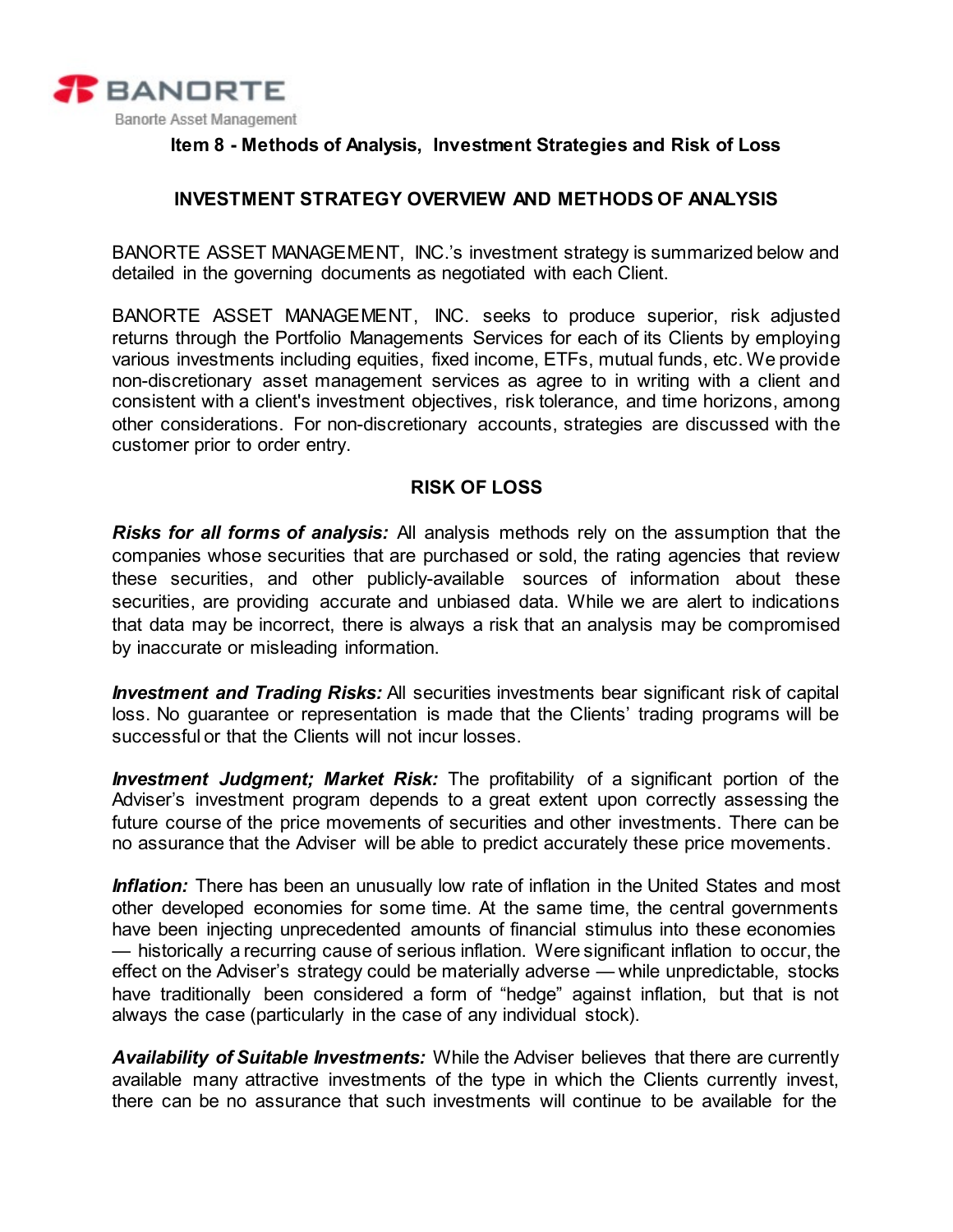

Clients' investment activities, or that available investments will meet the Clients' investment criteria.

*Custody Risk:* The Clients, prime brokers and their affiliates, and other primary custodians may, subject to the restrictions imposed by the Advisers Act, appoint subcustodians in certain non-U.S. jurisdictions to hold the assets of the Client. The Clients' primary custodians may not be responsible for cash or assets held by sub-custodians in certain non-U.S. jurisdictions, or for any losses suffered by the Client as a result of the misconduct, bankruptcy or insolvency of any such sub-custodian.

*Margin Risk:* Clients who chose to borrow funds from the Broker-Dealer will receive the Margin Risk Disclosure Statement at the time they open their margin account. A Margin account involves higher risk due to the risk of leveraging. Some risks include, but are not limited to the following:

- You can lose more funds than You deposit into your Margin Account
- You are fully liable for the funds that You have borrowed
- The Broker-Dealer can force the sale of Securities and Other Property in Your Account without contacting you
- The Broker-Dealer can increase "house" maintenance margin requirements at any time without advance written notice
- You are not entitled to an extension of time to meet a margin maintenance call
- Short sales can result in unlimited liability
- Interest rates on margin debit balance may vary

**THE FOREGOING LIST OF RISK FACTORS DOES NOT PURPORT TO BE A COMPLETE ENUMERATION OR EXPLANATION OF THE RISKS INVOLVED IN ADVISER'S METHODS OF ANALYSIS AND INVESTMENT STRATEGIES USED IN FORMULATING INVESTMENT ADVICE OR MANAGING ASSETS. PROSPECTIVE CLIENTS SHOULD CAREFULLY REVIEW THE RISKS DESCRIBED IN THE APPLICABLE GOVERNING DOCUMENTS.**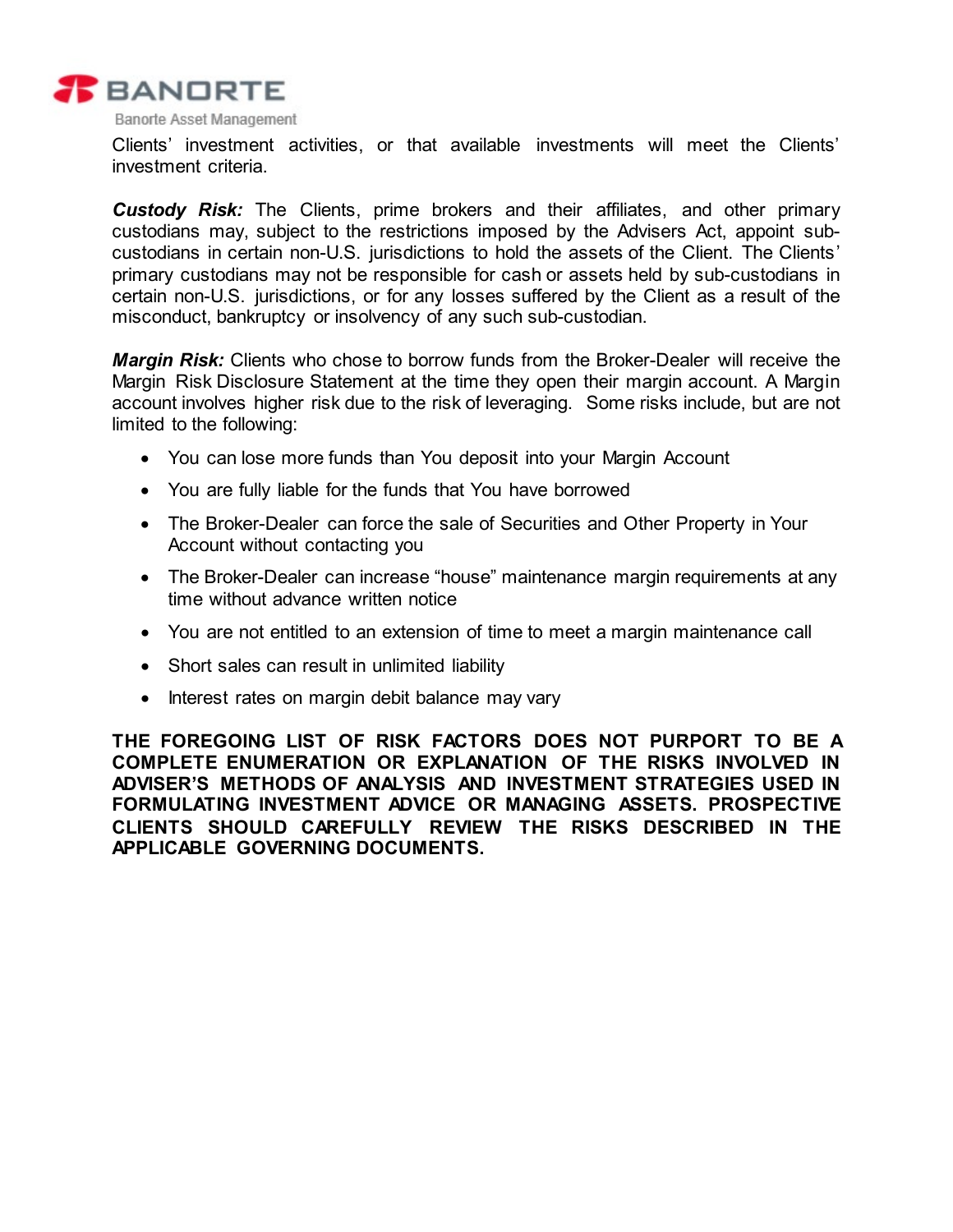

# **Item 9 – Disciplinary Information**

<span id="page-10-0"></span>We are required to disclose any legal or disciplinary events that are material to a client's or prospective client's evaluation of our advisory business or the integrity of our management.

Our firm and our management personnel have no reportable disciplinary events to disclose.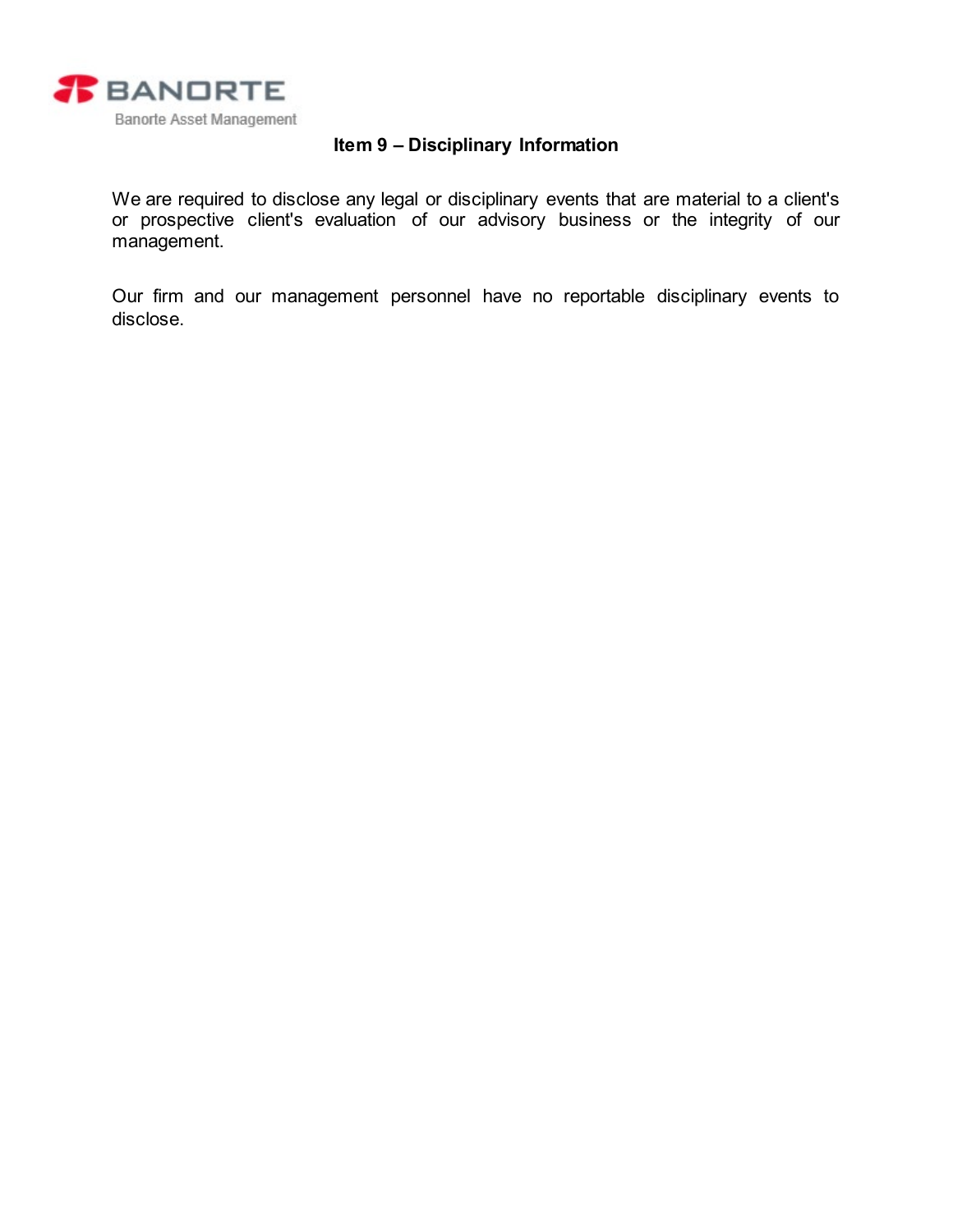

## **Item 10 – Other Financial Industry Activities and Affiliations**

## <span id="page-11-0"></span>**FIRM REGISTRATIONS:**

In addition to BANORTE ASSET MANAGEMENT, INC. being a registered investment adviser, our affiliate, BANORTE-IXE SECURITIES INTERNATIONAL, LTD., is registered as a FINRA member broker-dealer. A list of affiliated broker-dealers is specifically disclosed in Section 7.A. on Schedule D of Form ADV, Part 1, which can be accessed by following the directions provided on the Cover Page of this Firm Brochure.

### **MANAGEMENT PERSONNEL REGISTRATIONS:**

Management personnel of our firm are separately licensed as registered representatives of **BANORTE-IXE SECURITIES INTERNATIONAL, LTD.**, an **affiliated** FINRA member broker- dealer.

Clients should be aware that BANORTE ASSET MANAGEMENT, INC. and its management persons or employees do NOT receive additional compensation when making advisory recommendations. BANORTE ASSET MANAGEMENT, INC. endeavors at all times to put the interest of its clients first as part of our fiduciary duty as a registered investment adviser; we take the following steps to address this conflict:

- we disclose to clients the existence of all material conflicts of interest, including the potential for our firm and our employees to earn compensation from advisory clients in addition to our firm's advisory fees;
- we disclose to clients that they are not obligated to purchase recommended investment products from our employees or affiliated companies;
- we collect, maintain and document accurate, complete and relevant client background information, including the client's financial goals, objectives and risk tolerance;
- our firm's management conducts regular reviews of each client account to verify that all recommendations made to a client are suitable to the client's needs and circumstances;
- we require that our employees seek prior approval of any outside employment activity so that we may ensure that any conflicts of interests in such activities are properly addressed;
- we periodically monitor these outside employment activities to verify that any conflicts of interest continue to be properly addressed by our firm;and
- we educate our employees regarding the responsibilities of a fiduciary, including the need for having a reasonable and independent basis for the investment advice provided to clients.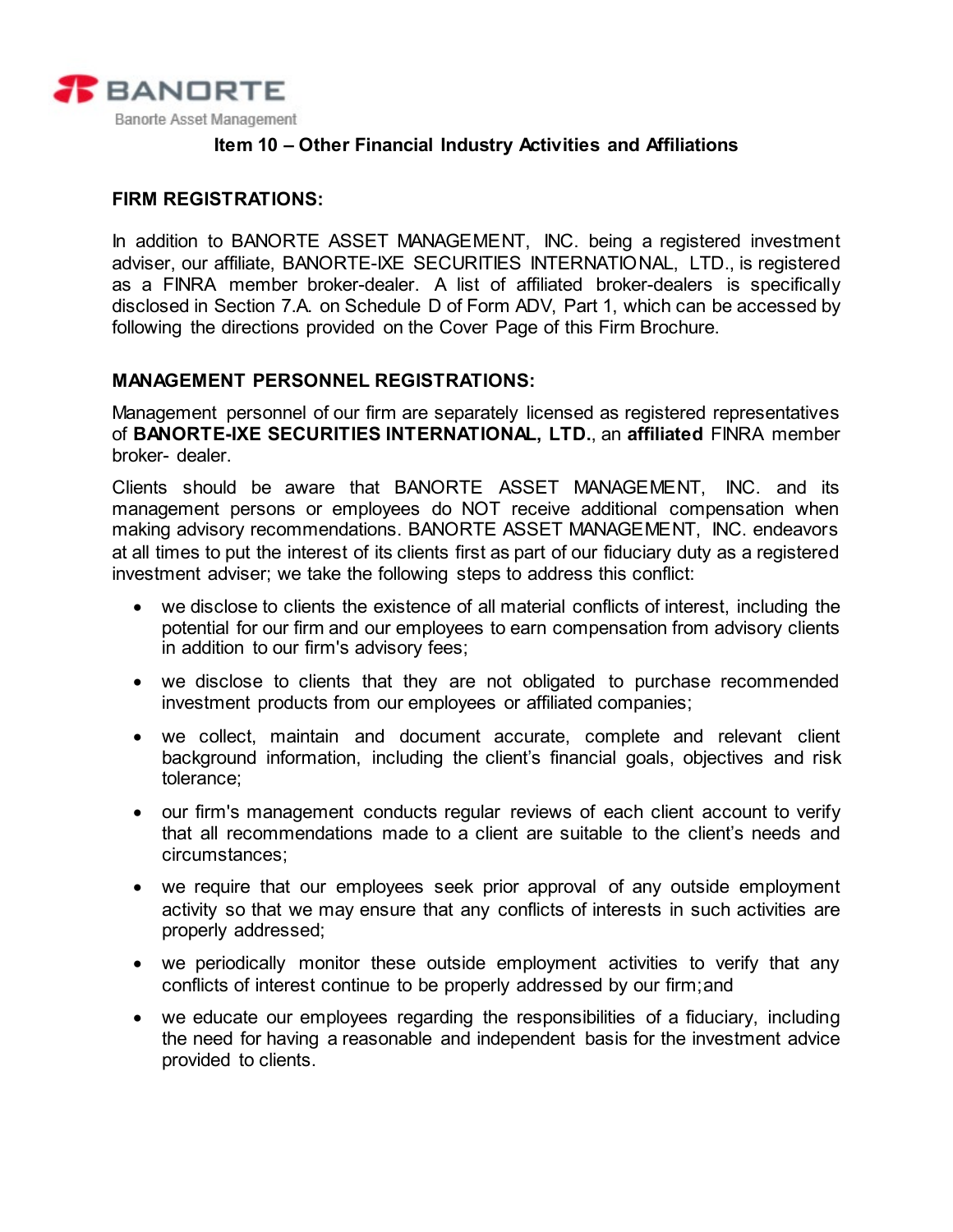

## <span id="page-12-0"></span>**Item 11 - Code of Ethics, Participation or Interest in Client Transactions and Personal Trading**

Our firm has adopted a Code of Ethics which sets forth high ethical standards of business conduct that we require of our employees, including compliance with applicable federal securities laws.

BANORTE ASSET MANAGEMENT, INC. and our personnel owe a duty of loyalty, fairness and good faith towards our clients, and have an obligation to adhere not only to the specific provisions of the Code of Ethics but to the general principles that guide the Code.

Our Code of Ethics includes policies and procedures for the review of quarterly securities transactions reports as well as initial and annual securities holdings reports that must be submitted by the firm's access persons. Among other things, our Code of Ethics also requires the prior approval of any acquisition of securities in a limited offering (e.g., private placement) or an initial public offering. Our code also provides for oversight, enforcement and recordkeeping provisions.

BANORTE ASSET MANAGEMENT, INC.'s Code of Ethics further includes the firm's policy prohibiting the use of material non-public information. While we do not believe that we have any particular access to non-public information, all employees are reminded that such information may not be used in a personal or professionalcapacity.

A copy of our Code of Ethics is available to our advisory clients and prospective clients. You may request a copy by email sent to [Compliance@banortesecurities.com,](mailto:Compliance@banortesecurities.com) or by calling us at 713-980-4600.

BANORTE ASSET MANAGEMENT, INC. and individuals associated with our firm are prohibited from engaging in principal transactions.

BANORTE ASSET MANAGEMENT, INC. and individuals associated with our firm are prohibited from engaging in agency cross transactions.

As disclosed in the preceding section of this Brochure (Item 10), related persons of our firm are separately registered as securities representatives of a broker-dealer. Please refer to Item 10 for a detailed explanation of these relationships and important conflict of interest disclosures.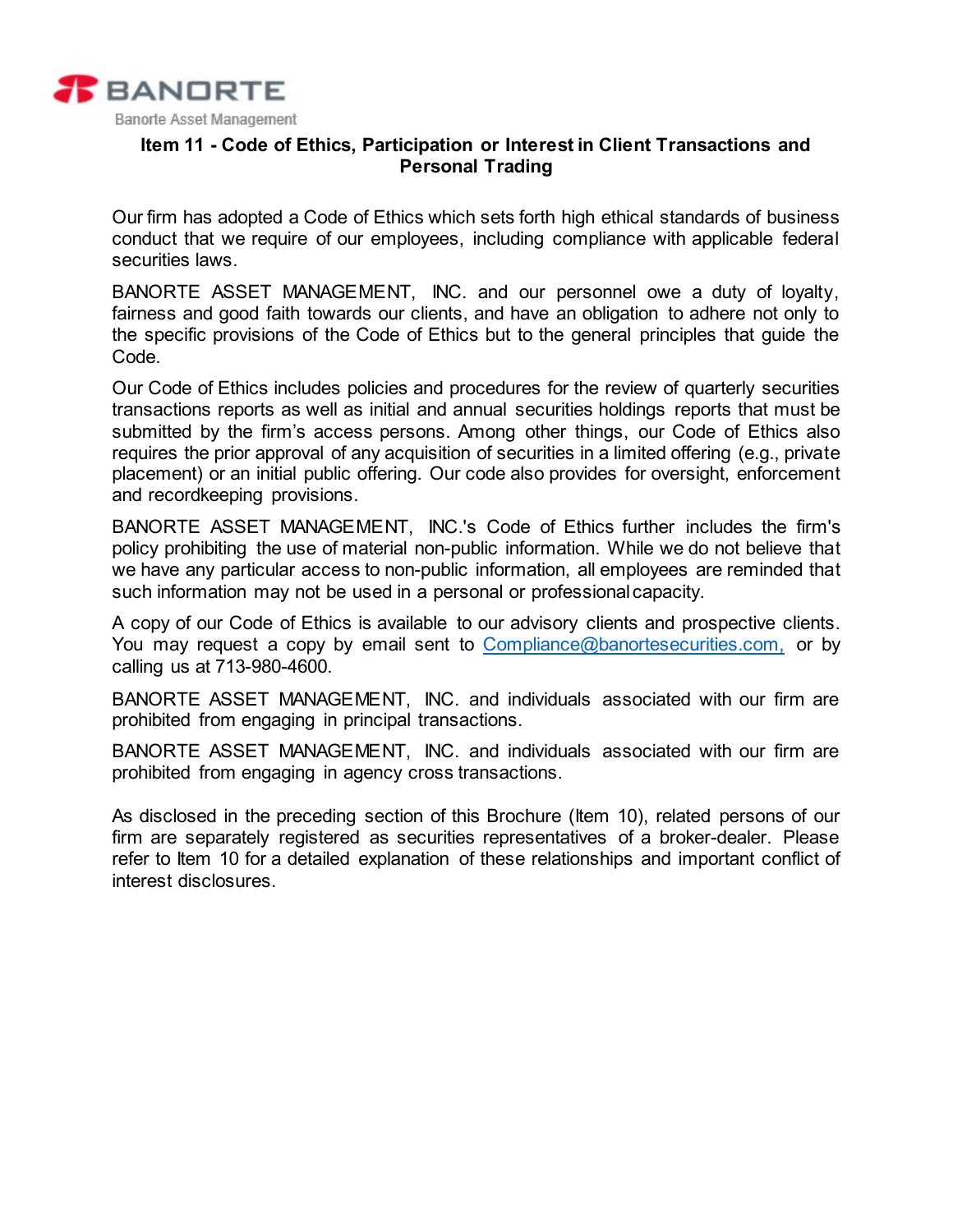

# **Item 12 – Brokerage Practices**

<span id="page-13-0"></span>BANORTE ASSET MANAGEMENT, INC. does not have any soft-dollar arrangements and does not receive any soft-dollar benefits.

As a matter of policy and practice, BANORTE ASSET MANAGEMENT, INC. does not generally block client trades and, therefore, we implement client transactions separately for each account. Consequently, certain client trades may be executed before others, at a different price and/or commission rate. Additionally, our clients may not receive volume discounts available to advisers who block client trades.

BANORTE ASSET MANAGEMENT, INC.'s policy is to direct brokerage transactions to its affiliate, Banorte-Ixe Securities International, Ltd. Should the client wish to direct brokerage transactions to a different outside broker or dealer, it would have to provide instructions and obtain approval from BANORTE ASSET MANAGEMENT.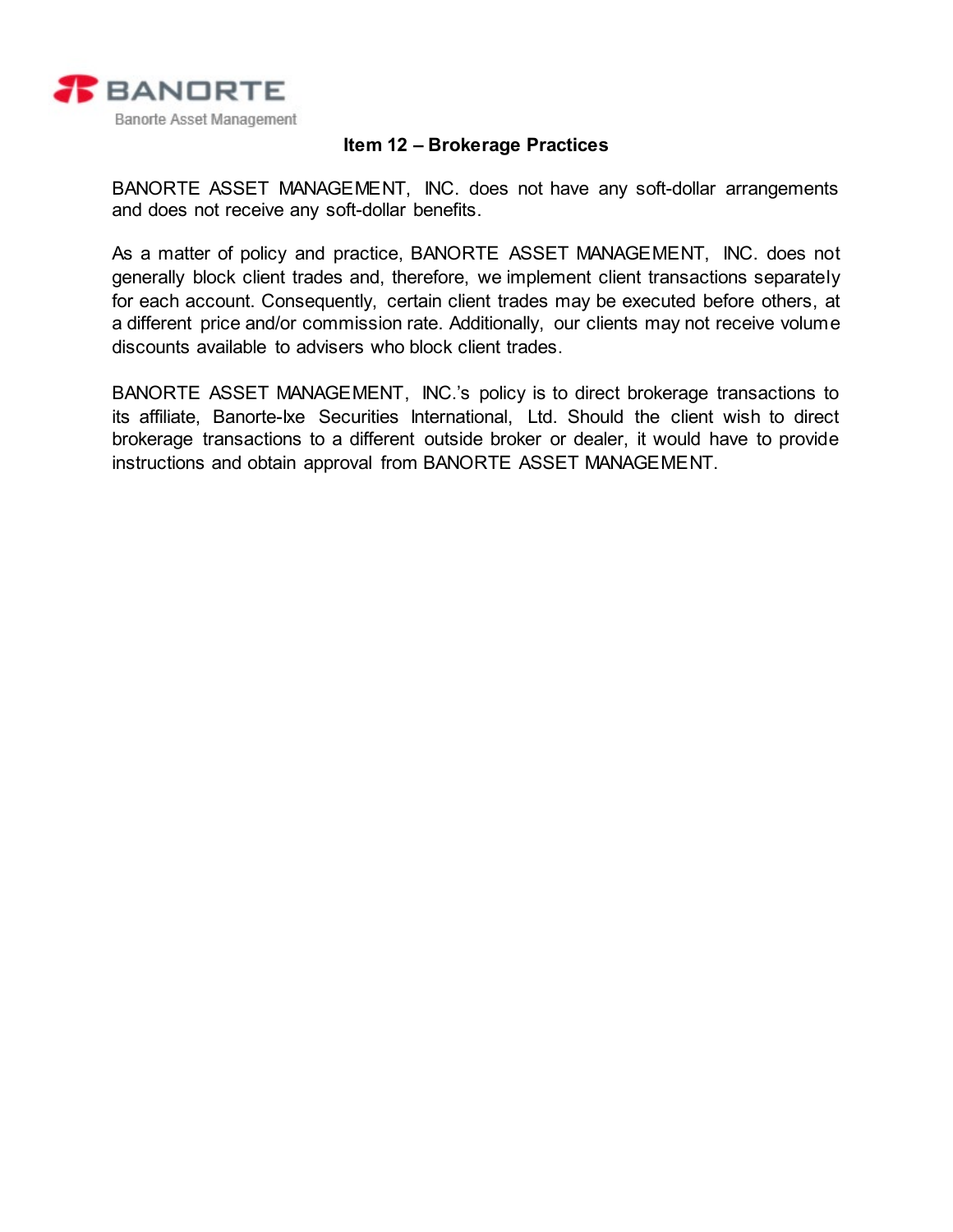

## **Item 13 – Review of Accounts**

#### <span id="page-14-0"></span>**REVIEWS:**

While the underlying securities within Individual Portfolio Management Services accounts are continually monitored, these accounts are reviewed on a trade date basis by reviewing applicable order tickets and again on a quarterly basis by reviewing customer account statements. Accounts are reviewed in the context of each client's stated investment objectives and guidelines. More frequent reviews may be triggered by material changes in variables such as the client's individual circumstances,or the market, political or economic environment.

These accounts are reviewed by the Chief Investment Officer and a member of the office of Compliance.

### **REPORTS:**

Monthly statements and confirmations of transactions are sent from the account's brokerdealer.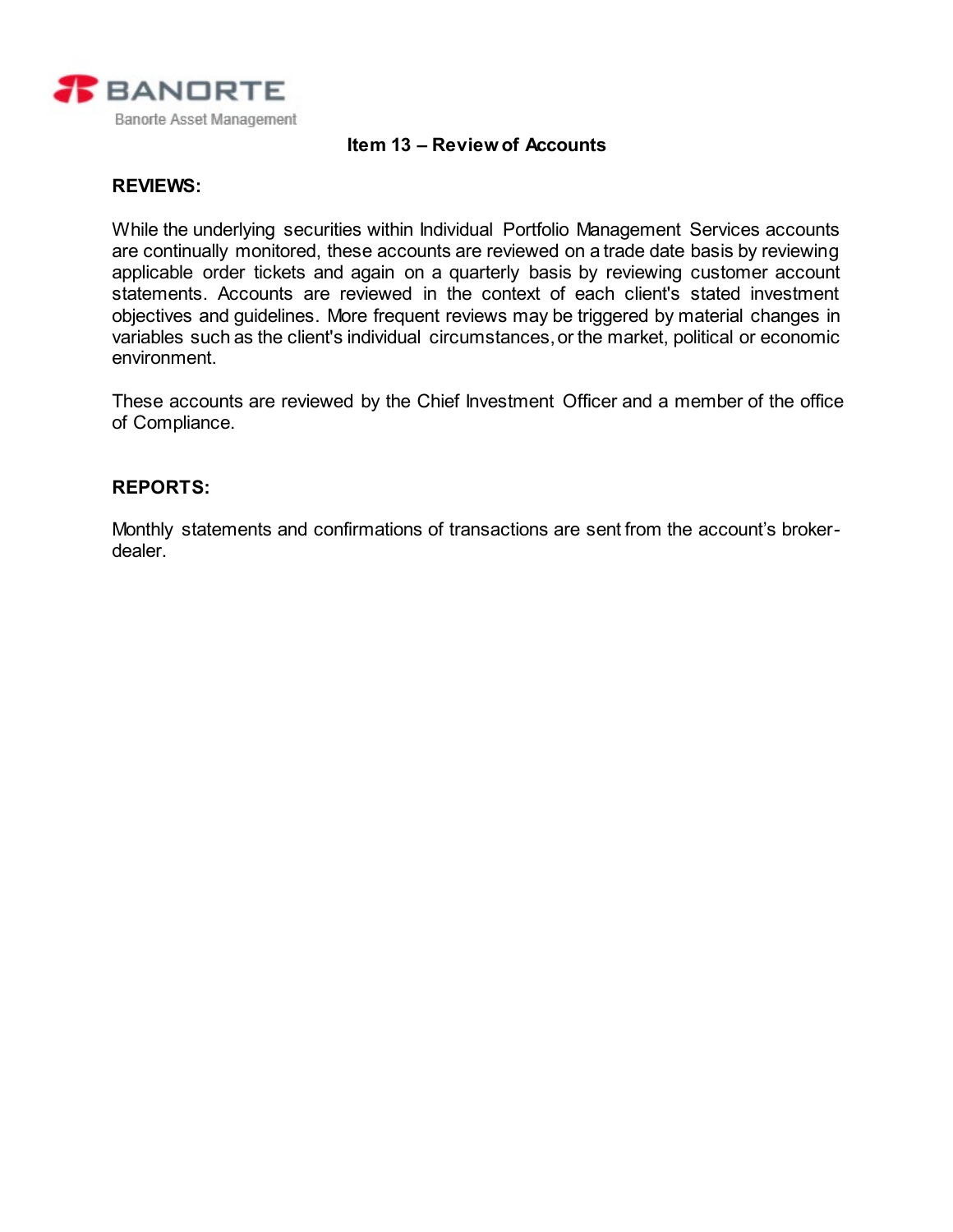

# **Item 14 – Client Referrals and Other Compensation**

<span id="page-15-0"></span>It is BANORTE ASSET MANAGEMENT, INC.'s policy is not to engage solicitors or to pay related or non-related persons for referring potential clients to our firm, for its traditional investment management relationships. However, with respect to the Wrap Fee program for the BAM Digital investment product, BANORTE ASSET MANAGEMENT, INC. uses a solicitor to attract customers and, BANORTE ASSET MANAGEMENT, INC has entered into a Solicitor Agreement with such solicitor. Banorte Asset Management has an agreement in place whereby it may pay the solicitor an ongoing fee that ranges from 5% to 30% of the fee it receives from the client (see the Wrap Fee Program APPENDIX).

It is BANORTE ASSET MANAGEMENT, INC.'s policy not to accept or allow our related persons to accept any form of compensation, including cash, sales awards or other prizes, from a non-client in conjunction with the advisory services we provide to our clients.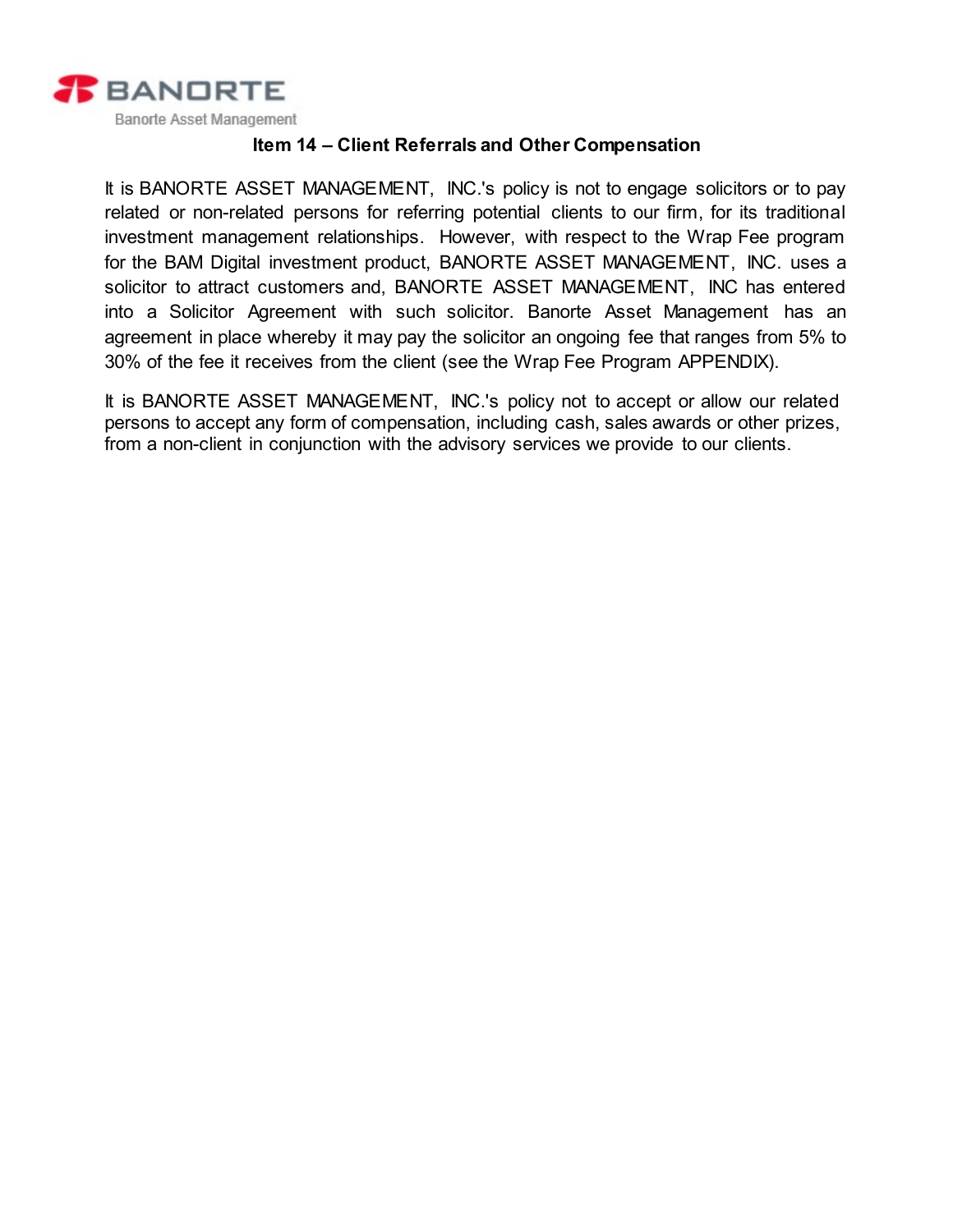

# **Item 15 – Custody**

<span id="page-16-0"></span>We previously disclosed in the "Fees and Compensation" section (Item 5) of this Brochure that our firm directly debits advisory fees from client accounts.

As part of this billing process, the client's custodian is advised of the amount of the fee to be deducted from that client's account. On at least a quarterly basis, the custodian is required to send to the client a statement showing all transactions within the account during the reporting period.

Because the custodian does not calculate the amount of the fee to be deducted, it is important for clients to carefully review their custodial statements to verify the accuracy of the calculation, among other things. Clients should contact us directly if they believe that there may be an error in their statement.

Our firm is deemed to have custody of client assets because it has the ability to have fees and other expenses deducted directly from a client's account, thus must meet the requirements listed under Rule 206(4)-2 of the Investment Advisers Act, however, the firm is exempt from the surprise examination requirements of the Independent Verification.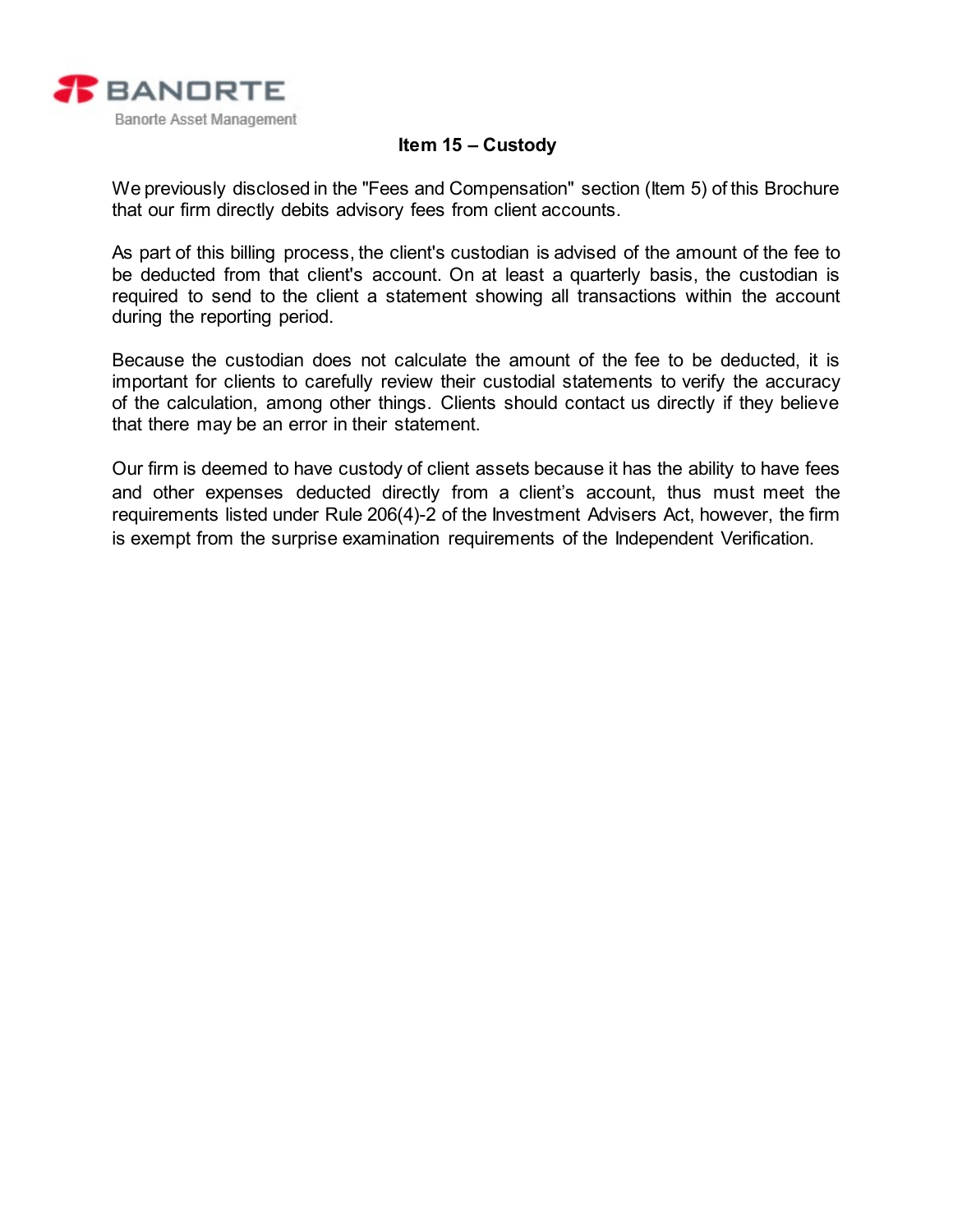

# **Item 16 – Allocation Policy**

<span id="page-17-0"></span>Banorte Asset Management will aggregate client orders to purchase or sell and investment when appropriate and where doing so is likely to result in a better overall price. The Company will allocate trades to clients on an equitable basis to each account.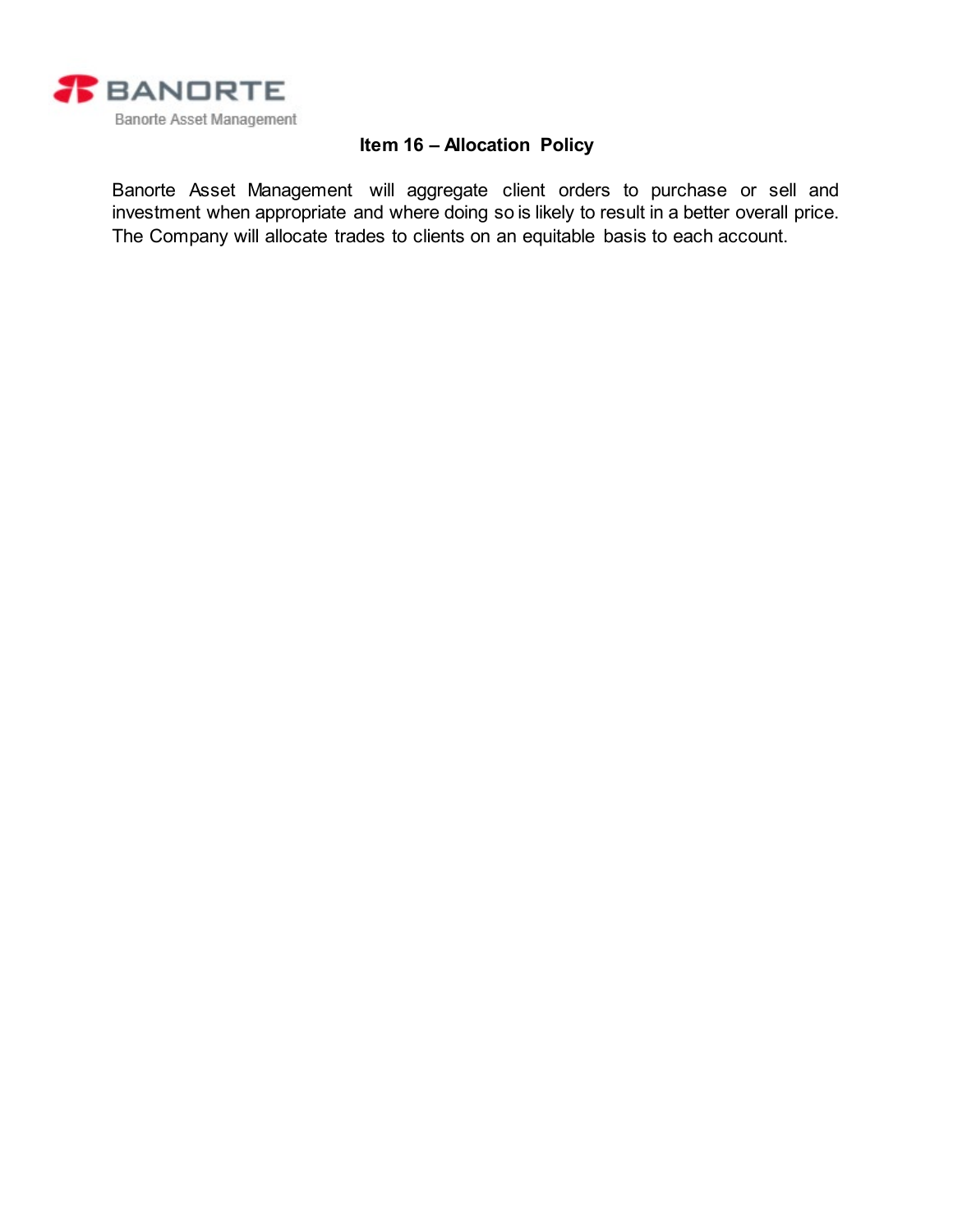

# **Item 17 – Voting Client Securities**

<span id="page-18-0"></span>BANORTE ASSET MANAGEMENT, INC. shall have no obligation or authority to take any action or render any advice with respect to the voting of proxies solicited by or with respect to issuers of securities held in the Accounts. Client expressly retains the authority and responsibility for, and Adviser is expressly precluded from rendering any advice or taking any action with respect to, the voting of any such proxies.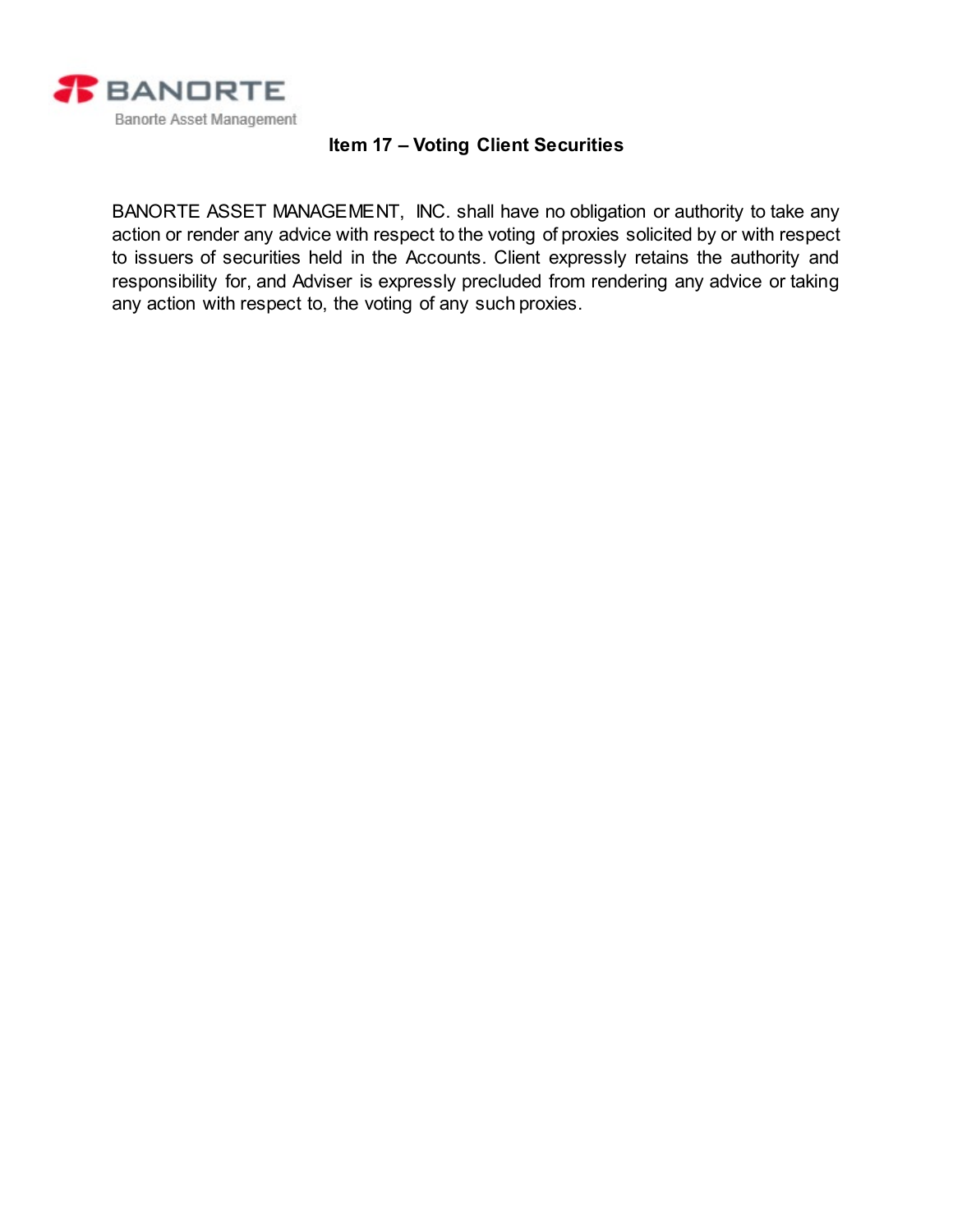## **Item 18 – Financial Information**

<span id="page-19-0"></span>BANORTE ASSET MANAGEMENT, INC. has no additional financial circumstances to report.

Under no circumstances do we require or solicit payment of fees in excess of \$1,200 per client more than six months in advance of services rendered. Therefore, we are not required to include a financial statement.

**BANORTE ASSET MANAGEMENT, INC. has not been the subject of a bankruptcy petition at any time during the past ten years.**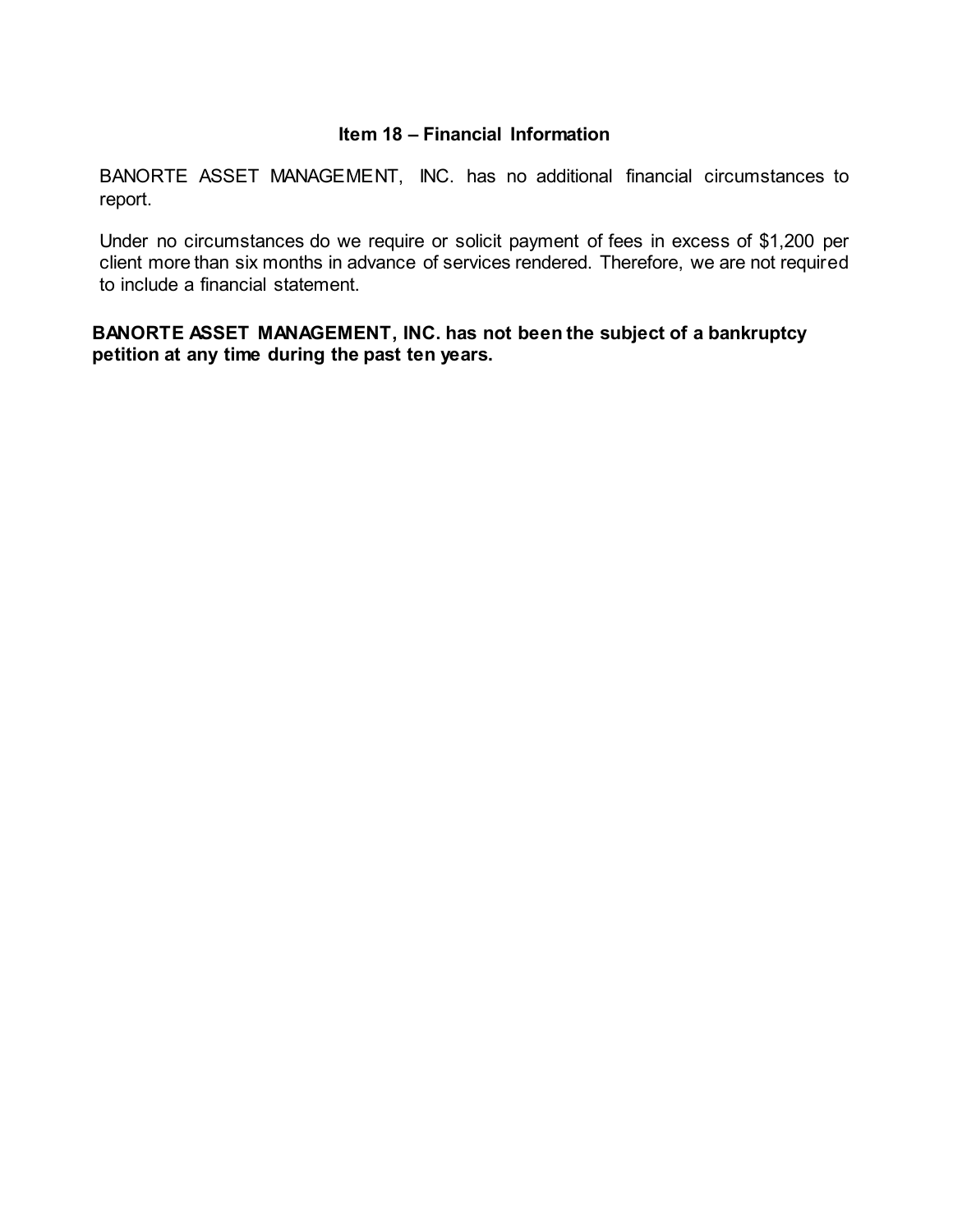# **BANORTE ASSET MANAGEMENT, INC. It's on-line digital investment platform Also known as "BAM Digital"**

5075 Westheimer, Suite 975 W Houston, TX 77056

Telephone: 713-980-4600 Email[: Compliance@banortesecurities.com](mailto:jchen@banortesecurities.com) Web Address:<https://bam.globalinvest.us/>

#### **Part 2A of Form ADV, Appendix 1**

### **Wrap Fee Program Brochure**

**March 31, 2022** 

This Wrap Fee Program Brochure provides information about the qualifications and business practices of Banorte Asset Management Inc. ("Banorte Asset Management", or the "Firm"), a registered investment adviser. If you have any questions about the contents of this brochure, please contact us at 713-980-4600 o[r Compliance@banortesecurities.com.](mailto:Compliance@banortesecurities.com.) The information in this brochure has not been approved or verified by the United States Securities and Exchange Commission or by any state securities authority.

Registration with the SEC or notice filing with any state securities authority does not imply a certain level of skill or training.

Additional information about Banorte Asset Management, Inc. also is available on the SEC's website at [www.adviserinfo.sec.gov.](http://www.adviserinfo.sec.gov/) You can search this site by a unique identifying number, known as a CRD number. Our firm's CRD number is 290555.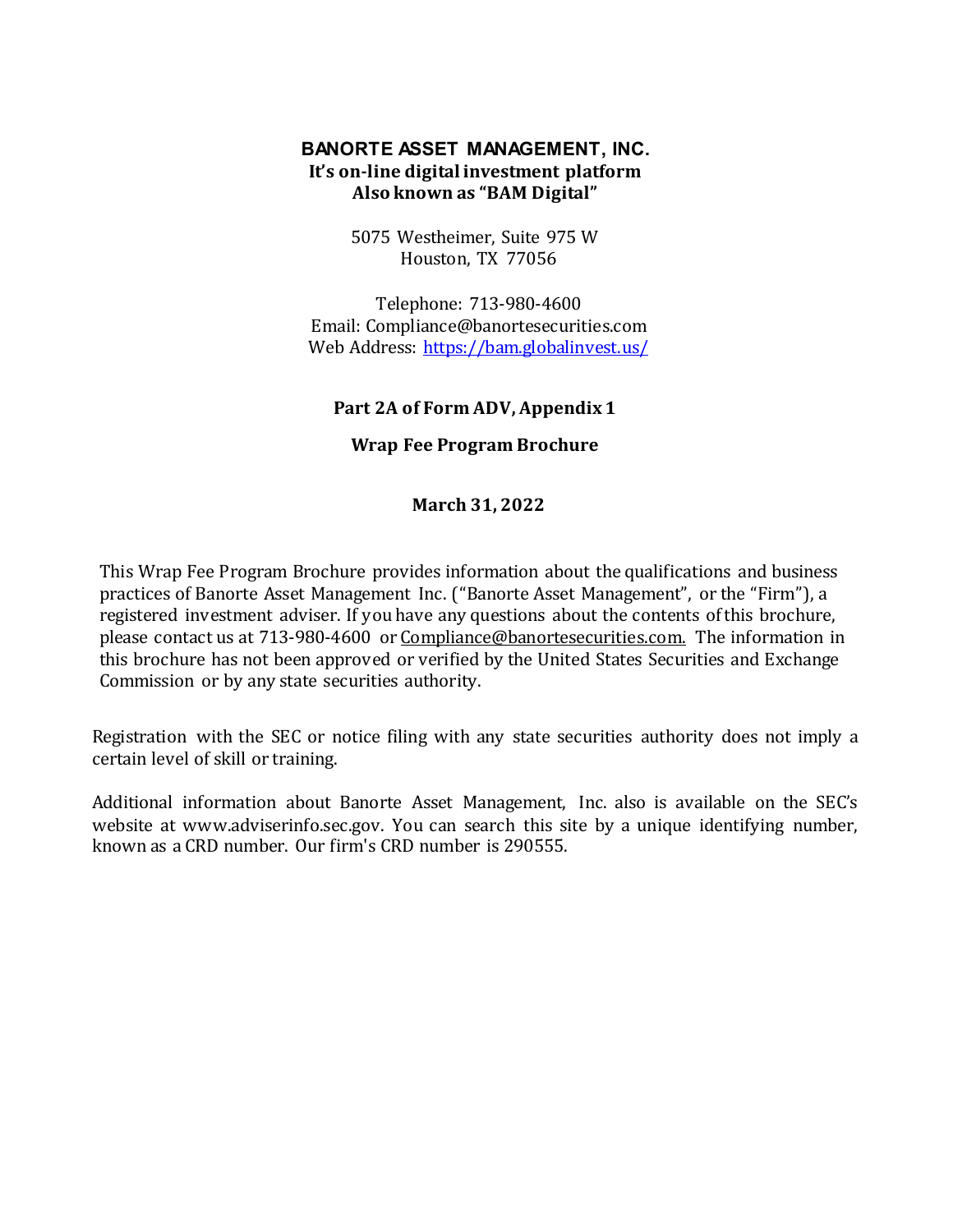# **Item 2 – Material Changes**

This Wrap Fee Program Brochure provides information about the qualifications and business practices of Banorte Asset Management Inc. ("Banorte Asset Management", or the "Firm"). The information in this Wrap Fee Program Brochure has not been approved or verified by the United States Securities and Exchange Commission or by any state securities authority.

You will receive a summary of any materials changes to this and subsequent Wrap Fee Program Brochure within 120 days of the close of our business' fiscal year, which is December 31 of each year. For this Wrap Fee Program Brochure, there have been no material changes since the March 29, 2021 annual update, and the June 14, 2021 amended filing of BAM's Form ADV.

We will provide you with a new Wrap Fee Program Brochure at any time, without charge. Currently, our Wrap Fee Program Brochure may be requested by contacting us at 713-980-4600 or [Compliance@banortesecurities.com.](mailto:Compliance@banortesecurities.com.)

Additional information about Banorte Asset Management, Inc. also is available on the SEC's website at [www.adviserinfo.sec.gov.](http://www.adviserinfo.sec.gov/) You can search this site by a unique identifying number, known as a CRD number. Our firm's CRD number is 290555.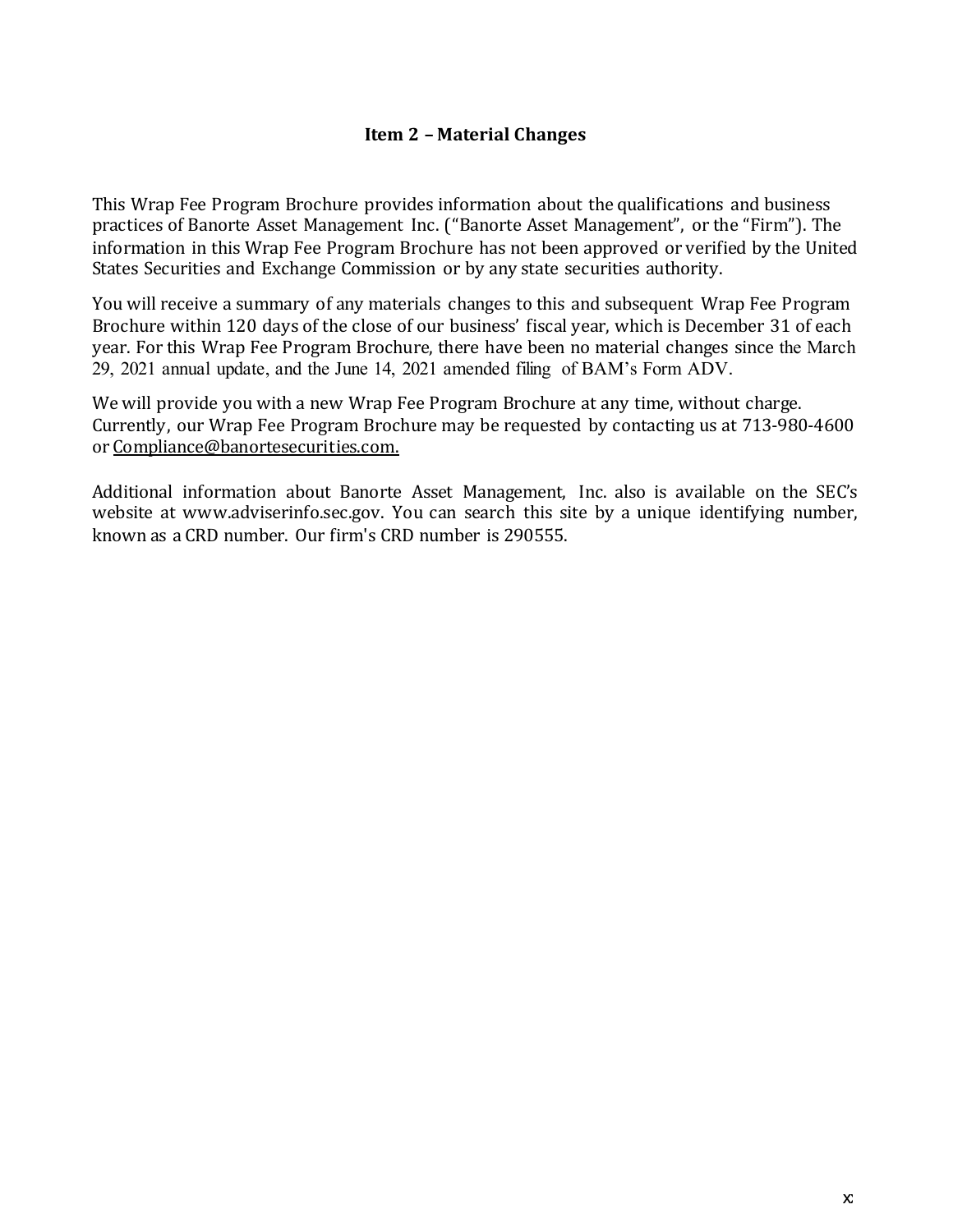# **Item 3-Table of Contents**

| Item 1 - Cover Page        |              |
|----------------------------|--------------|
| Item 2 - Material Changes  | $\mathbf{i}$ |
| Item 3 - Table of Contents | ii           |
|                            |              |
|                            |              |
|                            |              |
|                            |              |
|                            |              |
|                            |              |
|                            |              |
|                            |              |
|                            |              |
|                            |              |
|                            |              |
|                            |              |
|                            |              |
|                            |              |
|                            |              |
|                            |              |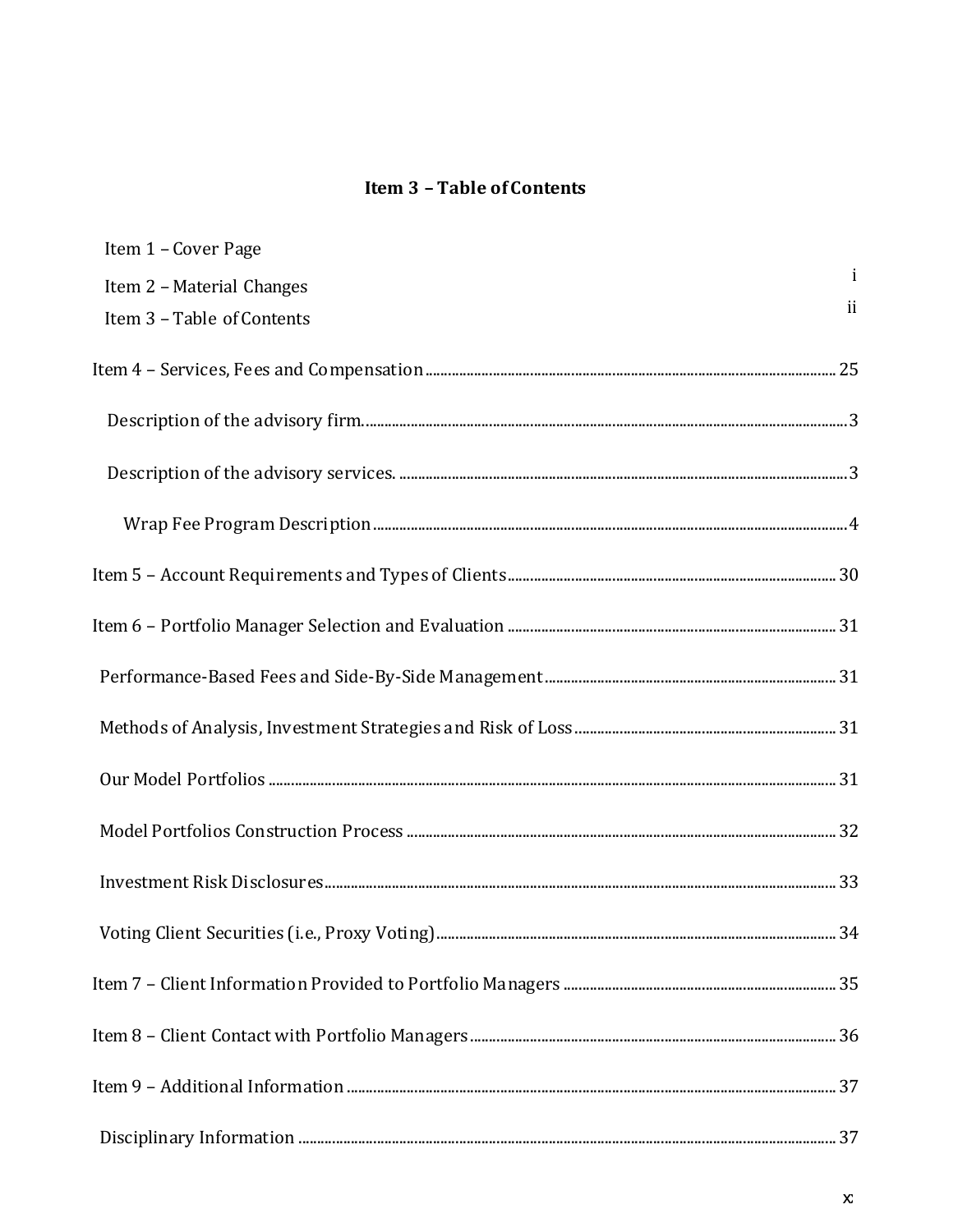| Code of Ethics, Participation or Interest in Client Transactions and Personal Trading37 |  |
|-----------------------------------------------------------------------------------------|--|
|                                                                                         |  |
|                                                                                         |  |
|                                                                                         |  |
|                                                                                         |  |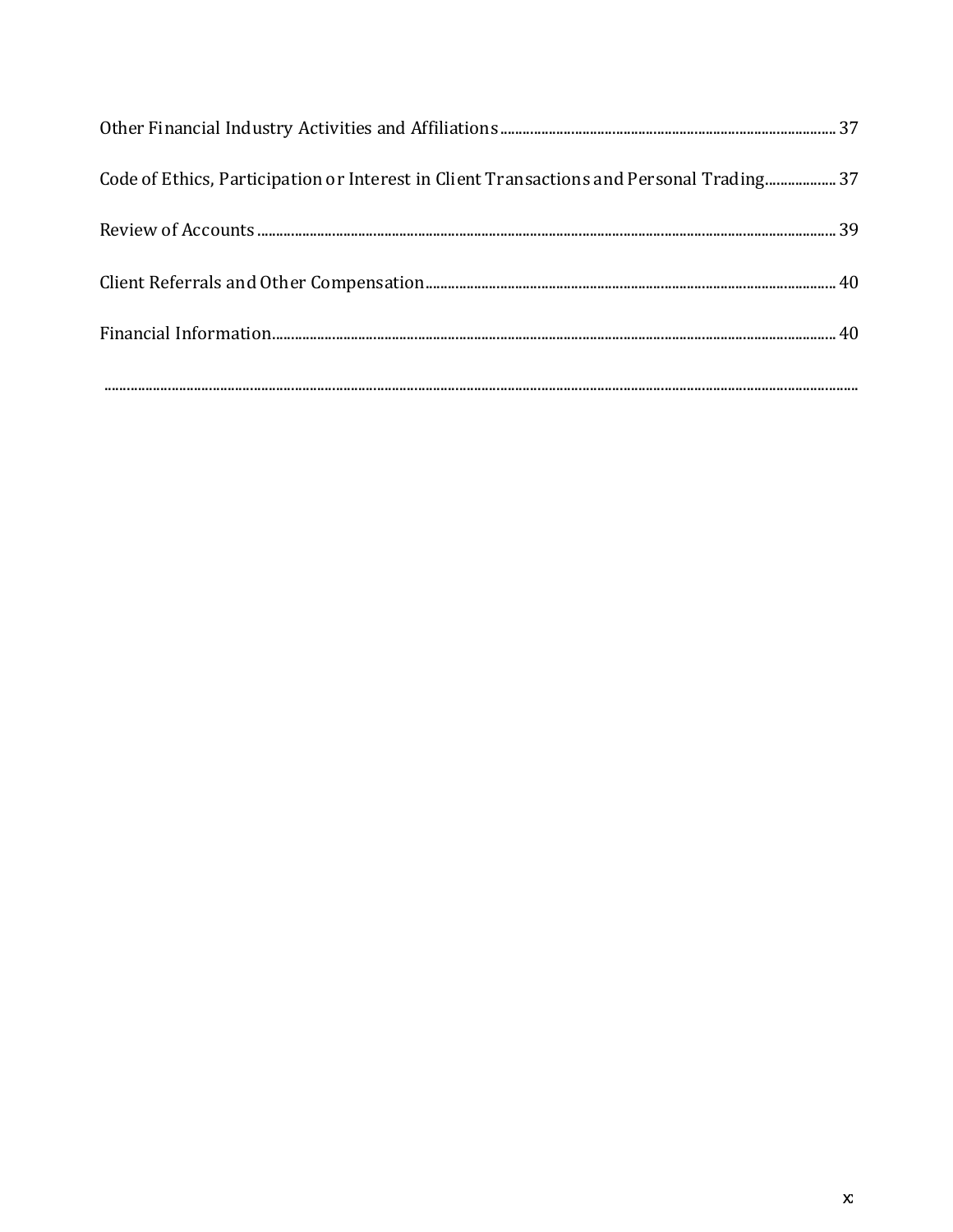# **Item 4 – Services, Fees and Compensation**

## <span id="page-24-1"></span><span id="page-24-0"></span>A. Description of the advisory firm.

Banorte Asset Management, Inc. ("Banorte Asset Management") is a SEC-registered investment adviser with its principal place of business located in Houston, Texas. Banorte Asset Management began conducting business in 2001.

Listed below are the firm's principal shareholders (i.e., those individuals and/or entities controlling 25% or more of this company).

• BANORTE SECURITIES HOLDINGS INTERNATIONAL, INC., SOLE SHAREHOLDER OF APPLICANT

In addition, the following information identifies publicly held subsidiaries that indirectly own 25% or more of our firm:

- Casa de Bolsa Banorte S.A. de C.V, sole shareholder of AFIN International Holdings, Inc.
- Grupo Financiero Banorte S.A. de C.V, sole shareholder of Casa de Bolsa Banorte S.A. de  $C.V.$

### <span id="page-24-2"></span>B. Description of the advisory services.

Banorte Asset Management in association with BCP Advisors LLC (d/b/a "BCP Global"), an Internet Advisor, provides investment advice to investors utilizing BCP Global's proprietary online platform in order to advise clients on asset allocation for a fee. Details of nondiscretionary advisory services offered to Non-Wrap Fee Program participants can be found in our form ADV Part 2A (the "Brochure").

BCP Global will serve as the sub-advisor for the wrap fee program offered though the online advisory platform. BCP Global will generally be responsible for investment and portfolio management responsibilities and functions within the client's account. As a fiduciary, Banorte Asset Management will maintain oversight of the investment management responsibilities performed by the sub-adviser and contracted third parties.

Banorte Asset Management will provide Clients with access to the BCP Global's platform on a white label basis via its interactive website and mobile application. Clients use the site to select the portfolio in which they invest to create an investment plan and to achieve certain financial goals. Through a series of questions, the online platform identifies appropriate risk profiles, creates tailored portfolios and determined optimal times for portfolio rebalancing. Client accounts are managed on a discretionary basis. Clients' portfolios are comprised of exchange traded funds ("ETFs") and/or Undertakings for Collective Investment in Transferable Securities ("UCITS"). ETFs are investment funds made up of a collection of assets, such as stock and bonds that are traded like individual stocks. UCITS is a mutual fund based in the European Union and UCITS funds can be sold to any investor within the European Union under a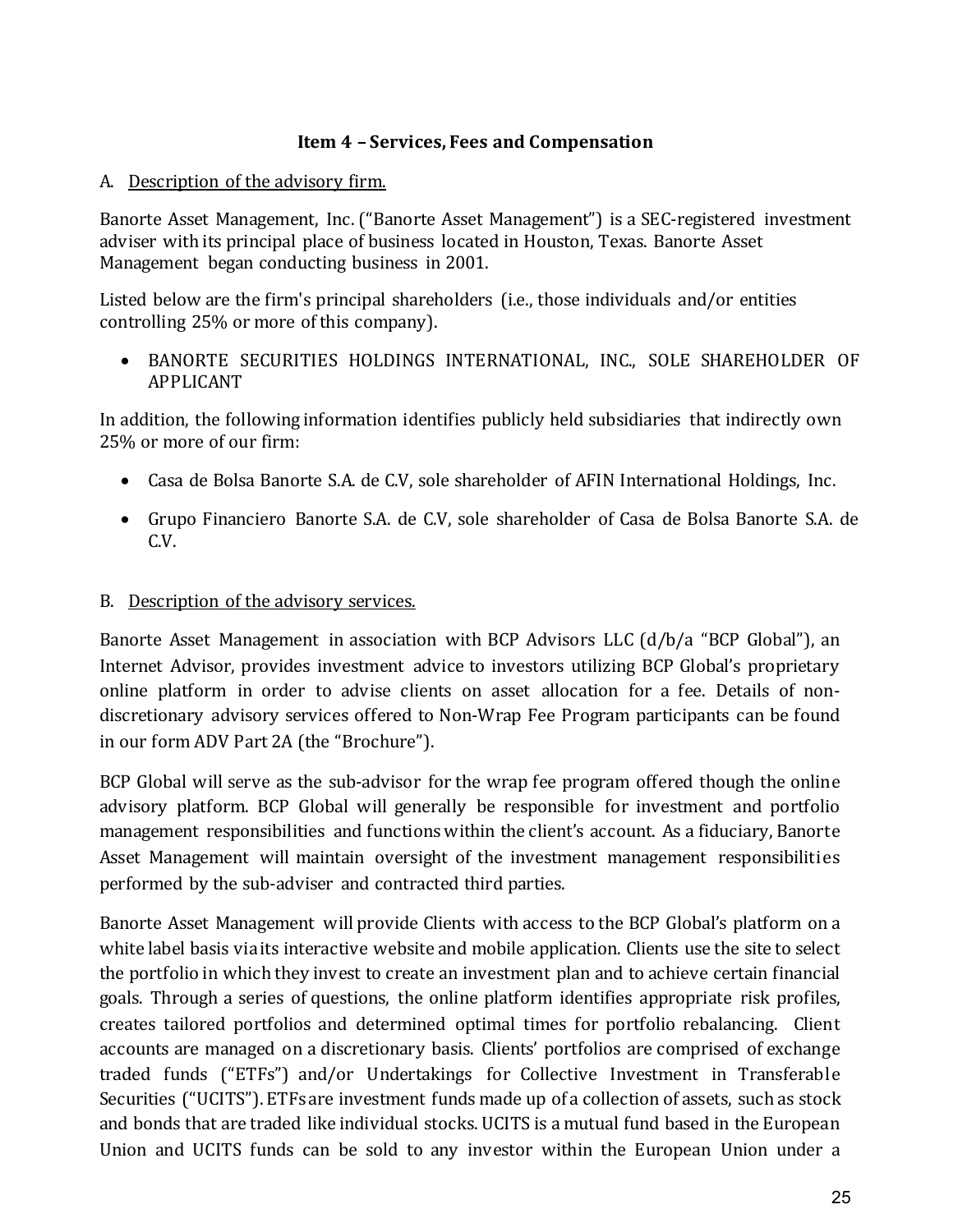harmonized regulatory regime. The tailored portfolios are designed to automatically adjust according to clients' personal risk tolerance while remaining globally diversified. Additional information can be found below in Item 6 - Portfolio Manager Selection and Evaluation.

BCP Global is responsible for maintaining the Algorithm used to analyzed information gathered from each client via a Questionnaire during the registration process. However, BCP Global does not override the Algorithm to provide alternative recommendations to any particular client, whether based on any additional criteria provided by the client, market and/or economic conditions, or otherwise. Clients should be aware that the Algorithm relies upon answers to questions relating to risk tolerance, investment objectives, and investment time horizon provided through the Questionnaire and that such answers serve as inputs to the Algorithm. The investment plan created through the online platform for each client is based solely upon the information provided by the client. As such, the suitability of the investment plan recommendations is limited by and relies on the accuracy and completeness of the information provided by the client. Clients are responsible for providing any changes to their financial situation or investment objectives by updating their responses on the interactive website.

# <span id="page-25-0"></span>C. Wrap Fee Program Description

This Brochure relates to the Wrap Fee Program offered by Banorte Asset Management. In the wrap fee program, Banorte Asset Management bundles, or "wraps," investment advisory, brokerage, custody, clearance, settlement, and other administrative services together and charges a single fee.

A client that elects to contract the online advisory services available through Banorte Asset Management must enter into an advisory agreement with Banorte Asset Management, BCP Global and open a securities brokerage account and complete an account agreement with Interactive Brokers, a SEC registered broker dealer that provides execution, clearing, custody and other brokerage related services to clients within Banorte Asset Management's Wrap Program. Banorte Asset Management has engaged the services of BCP Global as a sub-advisor and is be responsible for maintaining and managing the Algorithm that determines the passive investment strategy chosen for each client.

# **(i)** Fees and Compensation

Clients will pay an advisory fee charged monthly in arrears based on the below tiered fee structure of total amount of assets under management ("AUM") held in the client account and computed based on the Net Liquidation Value ("NLV") of the account applied daily on a 252 business days basis. The Net Liquidation Value of your account for any given day is equal to the ending equity value of the account on that day. Our tiered fee structure is as follows:

For the first  $$100,000 = 1.85\%$  per year, Then, from \$ 100,001 to  $$200,000 = 1.75\%$  per year, Then, from \$ 200,001 to \$ 300,000 = 1.50% per year, Then from \$ 300,001 to \$ 1 million =  $1.25\%$  per year,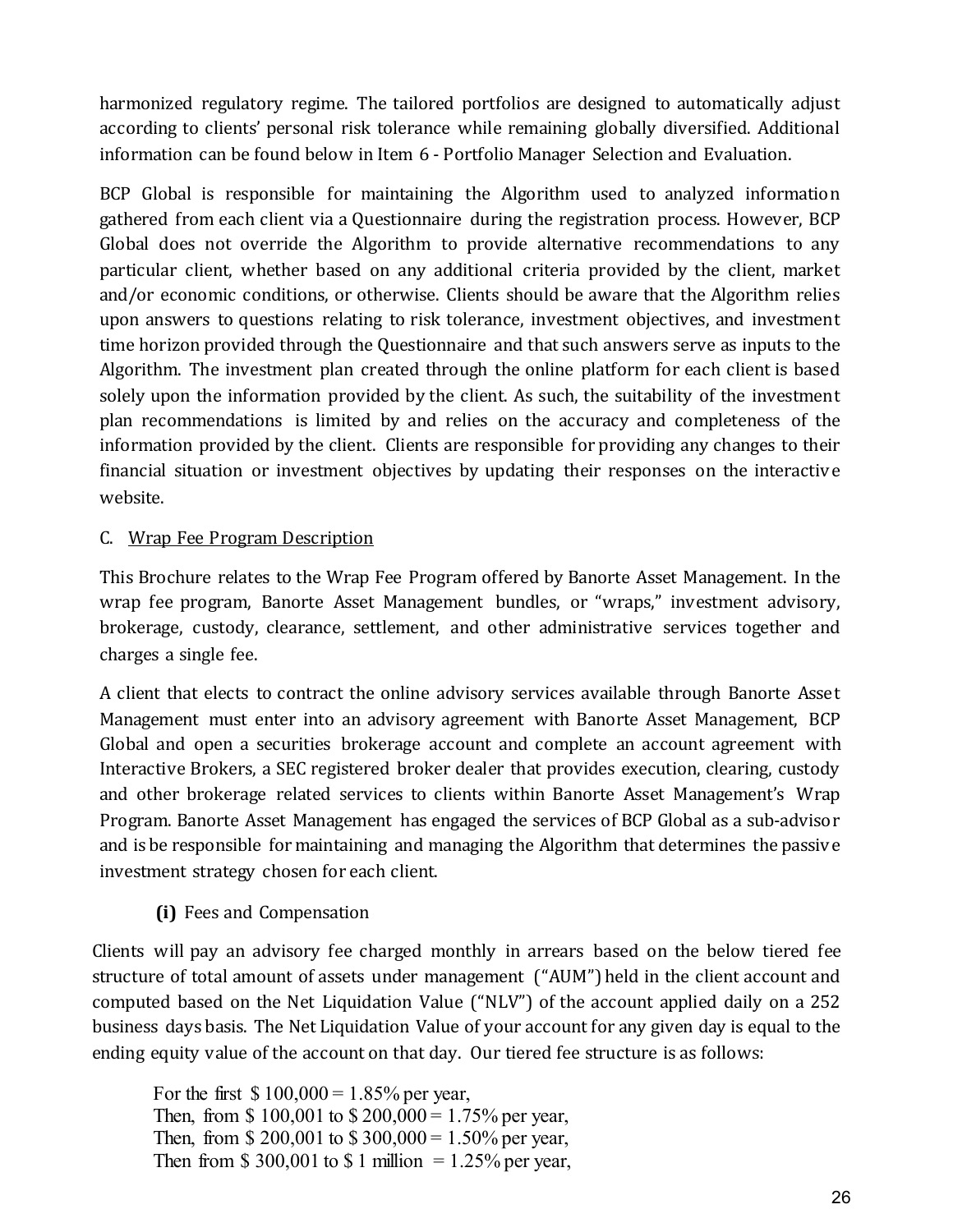And then, from \$ 1 million plus =  $1.00\%$  per year.

Banorte Asset Management reserves the right to amend the Schedule of Fees upon prior written notice to the client and to negotiate, reduce or waive the advisory fee for certain clients for any period of time determined solely by Banorte Asset Management based upon certain criteria, such as anticipated future earning capacity, anticipated future additional assets, dollar amount of assets to be managed, related accounts, account composition, pre-existing/legacy client relationship, account retention and pro bono activities. In addition, Banorte Asset Management may reduce or waive its fees for the accounts of some clients without notice to, or fee adjustment for, other clients.

(ii) Payment of advisory fees.

The client will pay the agreed advisory fee to the sub-adviser which, in turn, will share a portion of the fee collected to Banorte Asset Management. Except as provided below, the fees for each calendar shall be due and payable in arrears no later than the tenth business day of the immediately following calendar month. When services provided are for less than one calendar month, the fee will be prorated and the client shall pay any outstanding aggregate daily fees for the period from the day immediately following the last day of the last calendar month for which the client has paid, through the effective date of such withdrawal or termination, as of such effective date. Banorte Asset Management shall not be compensated based on capital gains upon or capital appreciation of any or all of client's assets covered by his/her agreement with the Adviser.

Pursuant to a signed agreement, the Clients are generally required to authorize Adviser and/or sub-adviser to instruct the custodian to debit all advisory fees directly from the account and to pay such advisory fee to sub-adviser. Monthly advisory fees debits will appear on client's account statements. Advisory fees will be payable, first, from free credit balances, if any, in the account, and second, from the liquidation or withdrawal by instruction of the sub-adviser to the custodian of client's share of money market funds, or balances in any money market account. The agreement the client signs serves as authorization for such liquidation or withdrawal. In the event, that such free credit balances or money market assets are insufficient to satisfy payment of these advisory fees, the client agrees that sub-adviser may instruct the custodian to liquidate account assets to satisfy the deficit.

(iii) Termination of the Agreement.

The Investment Advisory Agreement may be terminated by either party at any time by written notice. Such termination may take place without explanation, and be immediate if deemed necessary by management of the advisor. Termination of the Agreement will not affect (a) the validity of any actions previously taken by us under the Agreement; (b) liabilities or obligations of the parties from transactions initiated before termination of the Agreement; or (c) your obligation to pay the advisory fees (pro-rated through the date of termination).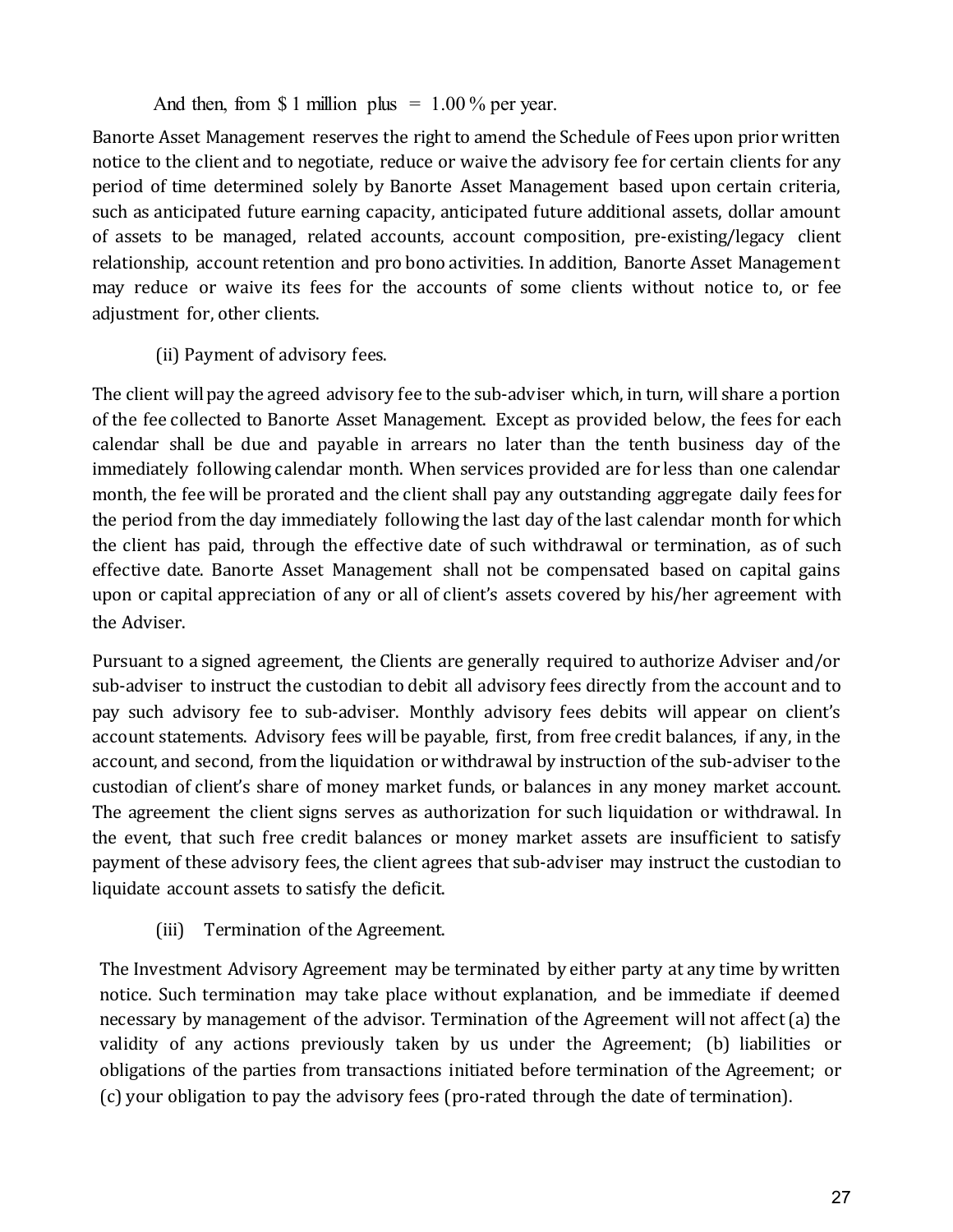# D. Costs of the Program

Services provided through the Wrap Fee Program may cost clients more or less than purchasing these services separately. Several factors such as trading activity in the client's account, the cost of the services provided by third parties, or commissions charged for each transaction may affect the affect the relative cost of the Wrap Fee program versus paying for such services solely based on a per transaction basis, such as commission and markup-markdown charges and paying a separate fee for advisory services. Fees paid for the wrap fee program may also be higher or lower than fees charged by other sponsors of comparable investment advisory programs.

# E. Additional fees

Clients who participate in the Wrap Fee Program will not have to pay for transaction or trading fees separately from the advisory fee. However, clients are still responsible for all other account fees such as transition fees if the account is moved to another broker, or fund fees. Clients would be responsible for any other fees charged by other parties including Interactive Brokers

A client may incur certain charges imposed by other third parties, such as broker-dealers, custodians, trust companies, banks and other financial institutions. These additional fees can include international transfer fees, administrative fees, settlement fees, custodial fees, fees attributable to alternative assets, reporting charges, fees charged by the independent managers, margin costs, charges imposed directly by a mutual fund or ETF in a client's account, as disclosed in the fund's prospectus (e.g., fund management fees and other fund expenses), deferred sales charges, odd-lot differentials, transfer taxes, wire transfer and electronic fund fees, and other fees and taxes on brokerages accounts and securities transactions. Banorte Asset Management encourages clients to review all fees charged to fully understand the total amount of fees they will pay.

Clients who invest in ETFs pay ETF fees. An ETF typically includes embedded expenses that may reduce the fund's net asset value, and therefore directly affect the fund's performance and indirectly affect a client's portfolio performance or an index benchmark comparison. Expenses of an ETF may include management fees, custodian fees, brokerage commissions, and legal and accounting fees. ETF expenses may change from time to time at the sole discretion of the ETF issuer.

# F. Compensation for Client Participation

Neither Banorte Asset Management, nor any representatives of Banorte Asset Management receive any additional compensation beyond advisory fees for the participation of client's in the Wrap Fee Program. Banorte Asset Management has selected BCP Global to offer its clients with an automated online portfolio management solution and thus, Banorte Asset Management receives a percentage of the fees collected by BCP Global. Therefore, Banorte Asset Management may have a financial incentive to recommend the wrap fee program to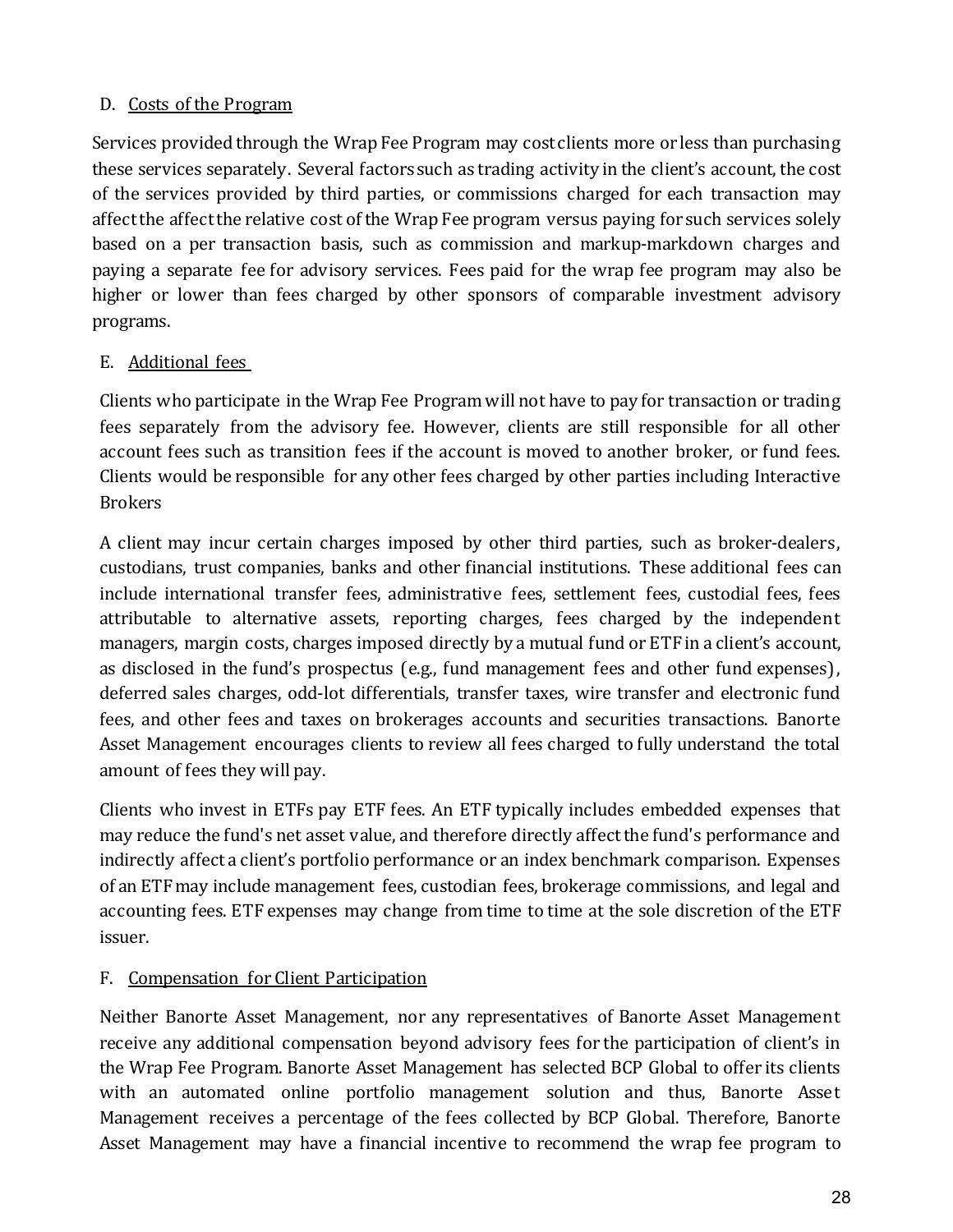clients over other programs or services. The wrap fee may cost the client more than what the person would receive if the client participated in other programs or paid separately for investment advice, brokerage, and other services.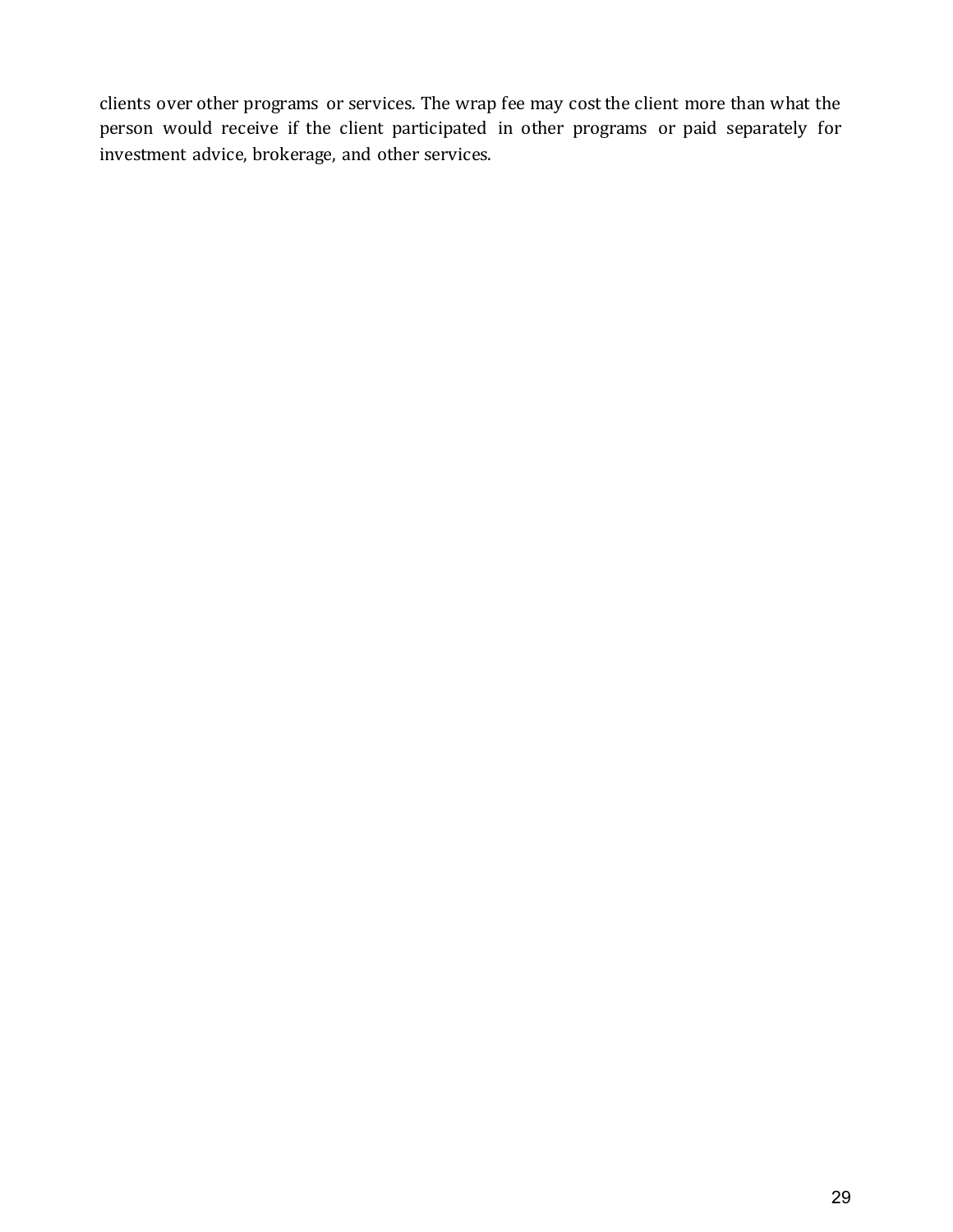# **Item 5 – Account Requirements and Types of Clients**

<span id="page-29-0"></span>Banorte Asset Management provides investment advisory services to individuals and high net worth individual investors. Banorte Asset Management imposes a minimum account size of \$ 50,000 for its wrap fee accounts.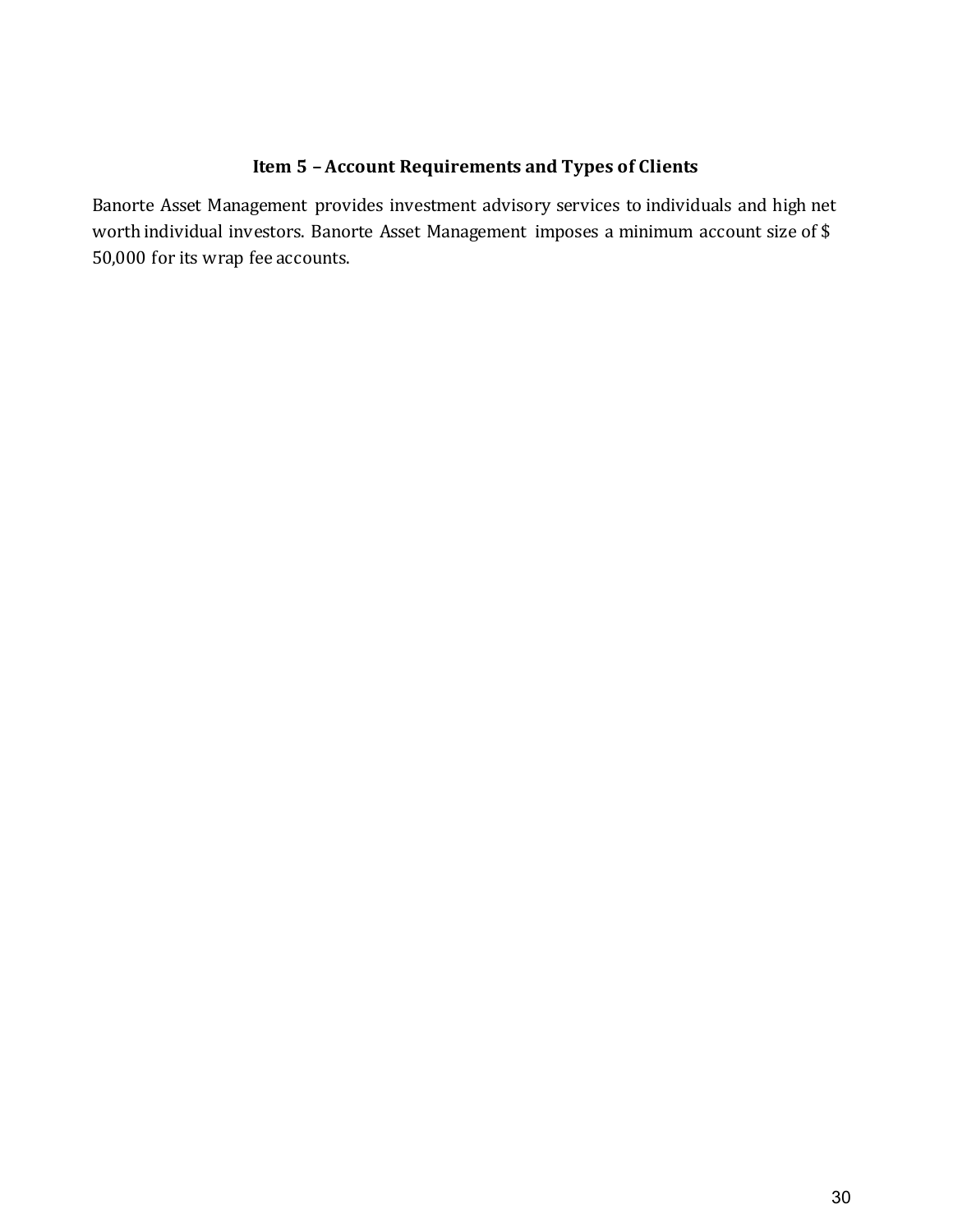# **Item 6 – Portfolio Manager Selection and Evaluation**

<span id="page-30-0"></span>Banorte Asset Management has selected BCP Global as sub-advisor, to provide investment advice to clients utilizing BCP Global's automated proprietary online portfolio management solution to manage tailored client portfolios. Based on the information provided by the client via the Questionnaire, including age, financial resources, and investment experience, goals and objectives, an investment portfolio is designed in order to meet the client's investment needs. The client will have the ability to switch among suitable portfolios offered at any time.

<span id="page-30-1"></span>Performance-Based Fees and Side-By-Side Management

Banorte Asset Management does not charge performance-based fees (i.e., advisory fees based on a share of the capital gains or capital appreciation ofthe assets of a client). Our compensation structure is discussed in detail in Item 4 above.

<span id="page-30-2"></span>Methods of Analysis, Investment Strategies and Risk of Loss

Based on the client's answers to the online Questionnaire at the opening of the account, the automated algorithms recommend suitable Model Portfolios. These Model Portfolios consist mainly of ETFs and UCITS funds that are considered suitable and recommended to each client depending on each client's risk profile, investment objectives and time horizon through the website and the application.

# <span id="page-30-3"></span>Model Portfolios

The model portfolios are designed and managed by BlackRock's Model Portfolio Solutions. Each portfolio is designed to meet particular investment goals and objectives, taking into account the client's financial situation, circumstances, and risk tolerance.

Our investment strategies may include a long-term buy and hold strategy. Our investment philosophy is based on the tenets of the Modern Portfolio Theory. The investment strategy seeks to maximize returns at the same time that seeks to minimize risk by diversifying the portfolio among uncorrelated asset classes. The goal is to create an asset allocation that yields the highest possible return for the lowest amount of risk.

The purpose of these model portfolios is to deliver efficiency, transparency, and cost effectiveness. The selected ETFs and UCITS ETFs that are part of the Model Portfolios are designed to meet specific goals, such as global diversification, tactical exposures, and tax efficiency. BCP Global's implementation procedure guides each individual investor on how to invest in the most appropriate vehicle for their profile. The vehicle selection process is primarily driven by exposure, efficiency, and cost; leveraging more than 300 ETFs and UCITS ETFs.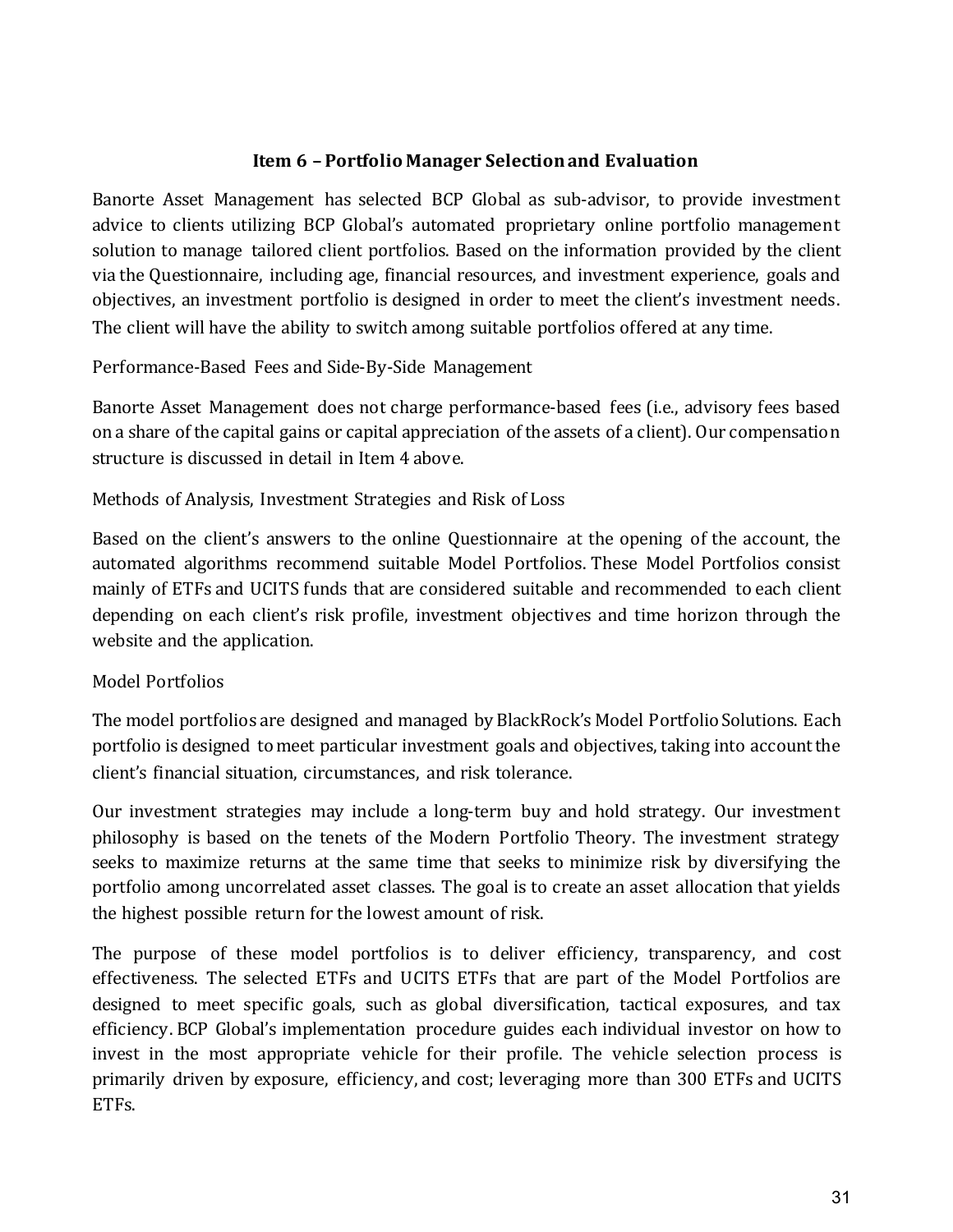### <span id="page-31-0"></span>Model Portfolios Construction Process

#### *Variables*

The variables in the systematic optimization process are Return-Risk-Efficiency.

SYSTEMATIC – by translating investor outcomes into well-diversified allocations through a proprietary optimization process.

DISCRETION – when evaluating risks and opportunities associated with attractively priced asset classes.

CONSTRUCTION – through identifying cost-effective and efficient holdings and selecting them for constructing the portfolio.

MONITOR – a team of professionals are constantly monitoring the portfolio to quickly adapt to changing market conditions.

## *Investment Vehicles*

In order to create globally diversified portfolios, the Model Portfolios use across-theboard uncorrelated asset-classes. In order to accomplish this, it only uses ETFs and UCITS ETFs. Regularly, the universe of ETFs and UCITS ETFs in the Model Portfolios are reviewed to identify those that are most appropriate to represent each of the asset classes. The Model Portfolios include the ETFs and UCITS ETFs that offer market liquidity, minimize tracking error and are tax efficient.

A UCITS ETF is a security that usually tracks a basket of stocks, bonds, or assets like an index fund, but trades like a stock on a stock exchange. They closely track their benchmarks, such as Dow Jones Industrial Average or the S&P 500.

The Model Portfolio only uses ETFs and UCITS ETFs that have a definite mandate to passively track benchmark indexes. This restricts the fund manager to simply replicate the performance of the benchmark they follow and ensures the same level of investment diversification as the benchmark itself.

## *Asset Allocation*

Based on the systematic investment process and after an in-depth analysis on each asset class, BlackRock determines the optimal mix for your portfolio to generate a return at the lowest risk. The objective is to create an asset allocation that produces the maximum possible return while respecting your particular risk tolerance. Translating investor outcomes and restrictions into globally well-diversified allocations: Return – Risk – Cost.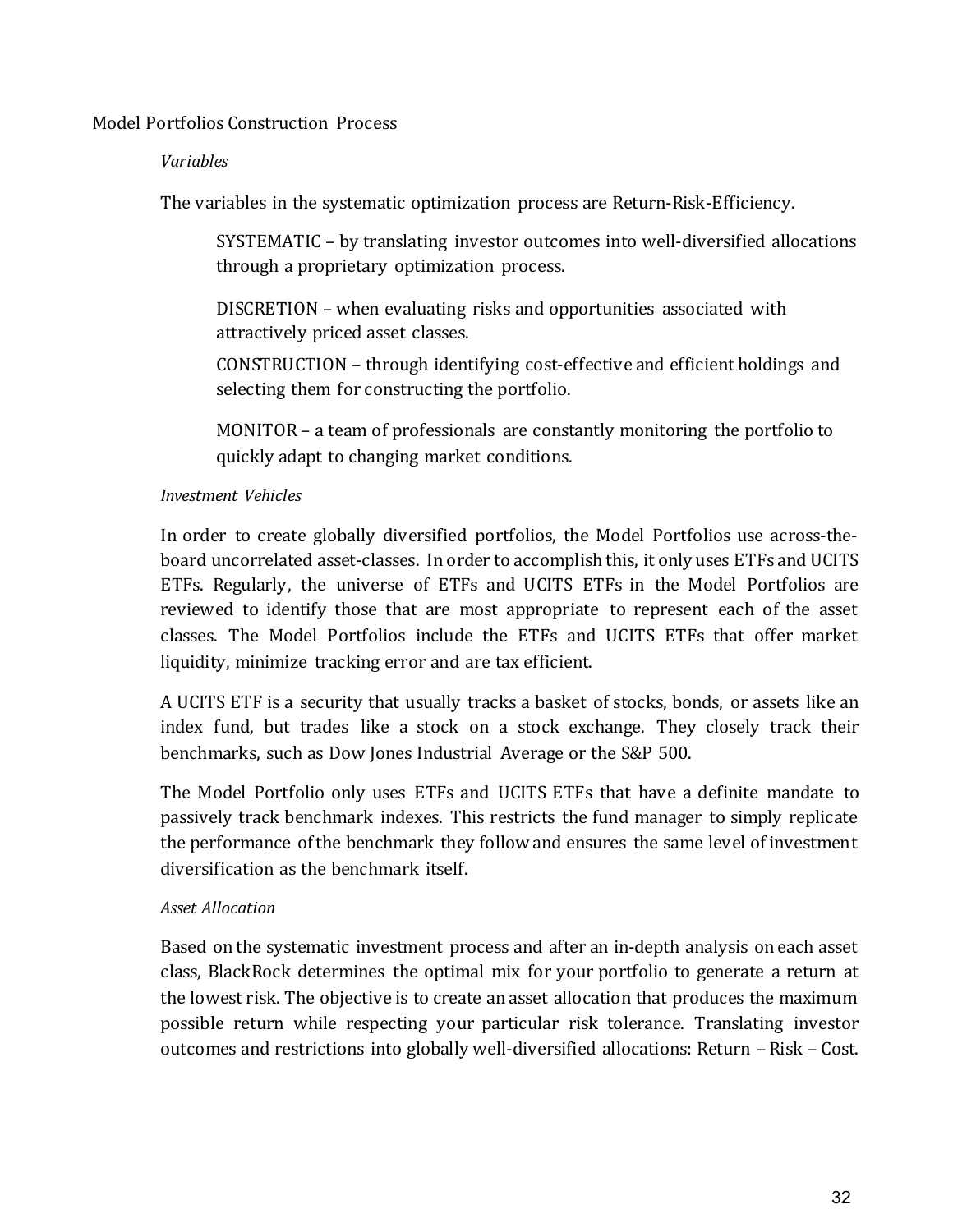# *Monitoring and Rebalancing*

To keep portfolios in track with long-term goals, the Model Portfolios are monitored and regularly rebalanced back to their target mix in an effort to optimize returns for their intended level of risk.

# <span id="page-32-0"></span>Investment Risk Disclosures

The risks below are disclosed in a good faith effort to inform current and prospective clients of issues that could adversely affect the value of a portfolio. The disclosure below does not attempt to convey that the risks disclosed are the only risks present when investing. Future circumstances may present additional risks to any investment portfolio. There are inherent risks involved for each investment strategy or method of analysis we use and the particular type of security we recommend. Investing in securities involves risk of loss which you should be prepared to bear.

- *Market Risk*: Our clients are subject to market risks that will affect the value of their portfolios, including adverse issuer, political, regulatory, market or economic developments, as well as developments that have an impact on specific economic sectors, industries or segments of the market.
- *Margin Account Risk:* The use of margin is not suitable for all investors, since it increases leverage in your account and therefore its risk. Please see the Margin Disclosure Statement and the custodian's Margin Agreement for more information.
- *Investment Style or Class Risk:* Specific types of investments and investment classes tend to go through cycles of doing better, or worse, than the stock market in general. These periods have, in the past, lasted for as long as several years.
- *Growth Risk:* The risk of the lack of earnings increase or lack of dividend yield.
- *Mid-Cap Company Risk:* Mid-Cap companies may have narrower commercial markets, less liquidity and less financial resources than Large-Cap companies.
- *Small-Cap Company Risk*: Small-Cap companies may have narrower commercial markets, less liquidity and less financial resources than Mid-Cap or Large-Cap companies.
- *Sector Risk:* The risk of holding an investment in similar businesses or a single investment class, which could all be affected by the same economic or market conditions.
- *High-Yield Risk:* The risk that results from investments in below investment grade bonds, which have a greater risk of loss of money, are susceptible to rising interest rates, and have greater volatility.
- *Fixed Income Risk:* This risk arises if an issuer of a fixed income security is unable to meet its financial obligations or goes bankrupt.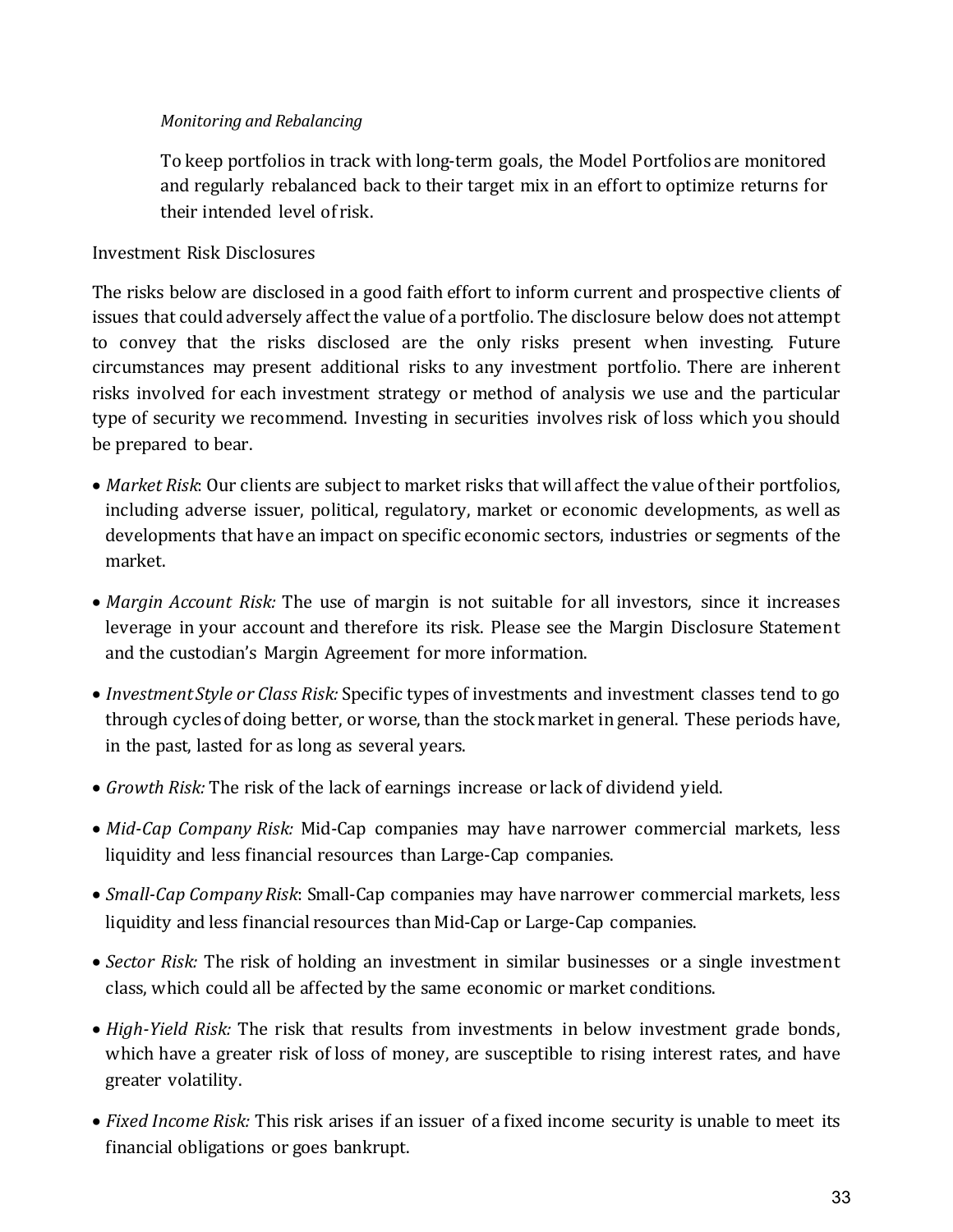- *Interest Rate Risk*: Investments may be adversely affected by changes in global interest rates.
- *Foreign Security Risk:* The risk of instability in currency exchange rates, political unrest, economic conditions, or foreign law changes.
- *Emerging Markets Risk:* Investing in emerging markets has great political uncertainty, dependence on foreign aid, and a limited number of buyers.
- *Concentration Risk:* Concentration risk results from maintaining exposure to issuers conducting business in a specific industry or related to a specific investment theme. The risk of concentrating investments in a particular industry or tied to a specific theme is that a portion of the client's portfolio will be more susceptible to the risks associated with that industry or theme.
- *Credit Risk*: Credit risk is the risk that an issuer or guarantor of a security or counterparty to a financial instrument may default on its payment obligations or experience a declinein credit quality.
- *Debt Instrument Risk*: Debt instruments may have varying levels of sensitivity to changes in interest rates, credit risk and other factors affecting debt securities. Typically, the value of outstanding debt instruments falls when interest rates rise. The value of debt instruments with longer maturities may fluctuate more in response to interest rate changes than those of instruments with shorter maturities.
- *Geographic Concentration Risk:* Investments in a particular geographic region may be particularly susceptible to political, diplomatic or economic conditions and regulatory requirements. Thus, investments that focus in a particular geographic region may be more volatile than a more geographically diversified fund.

<span id="page-33-0"></span>Voting Client Securities (i.e., Proxy Voting)

Banorte Asset Management does not have, nor will accept authorization to vote client securities. Clients will receive their proxies or other solicitations directly from their custodian or a transfer agent. Clients should contact their custodian or a transfer agent with questions about a particular solicitation.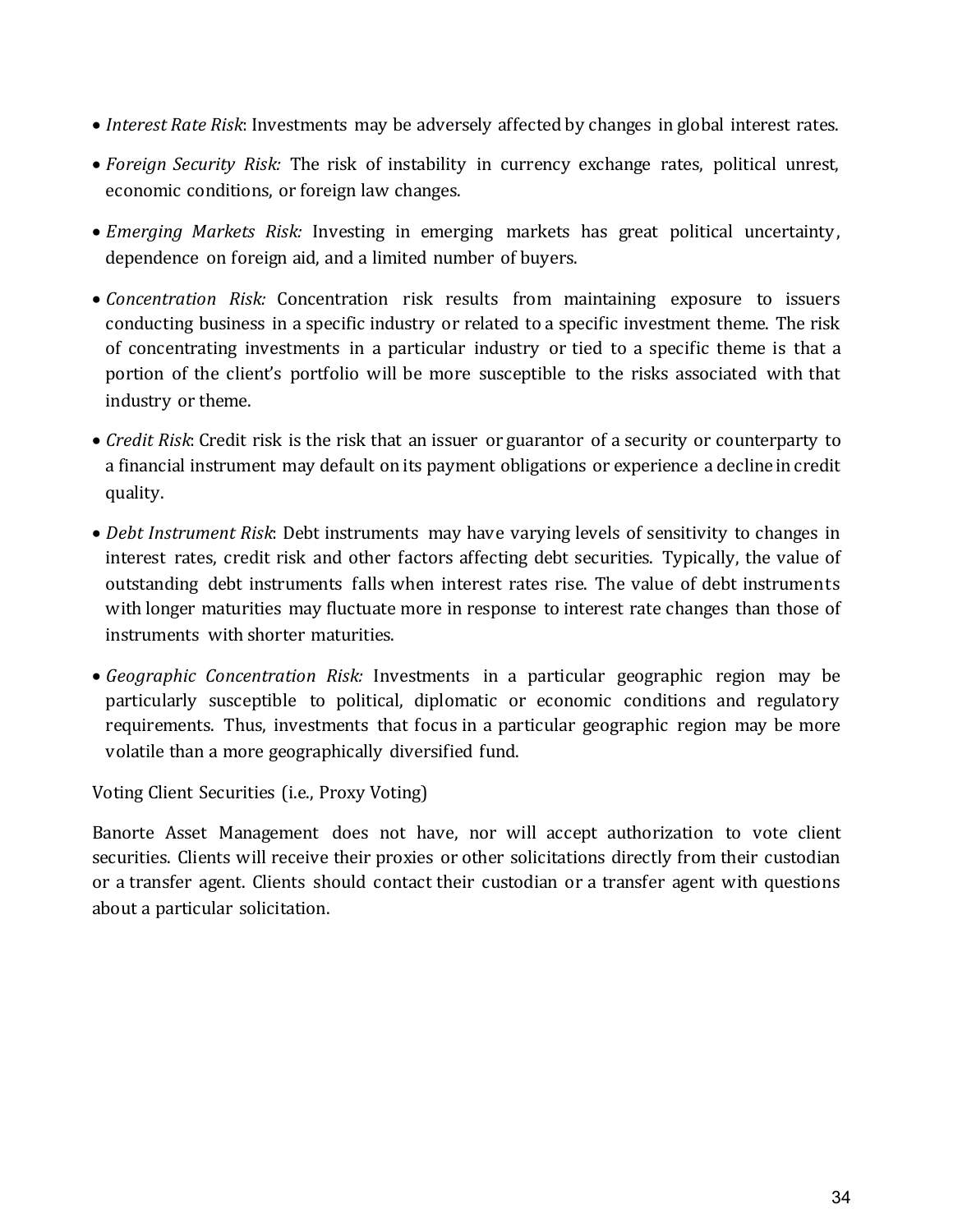## **Item 7 – Client Information Provided to Portfolio Managers**

<span id="page-34-0"></span>Banorte Asset Management provides automated advisory services via the white-label website and mobile application developed and maintained by BCP Global. Through the website and mobile application, clients are required to complete an interactive questionnaire that gathers information including age, financial resources, investment experience, investment goals and objectives. The information provided by the client through the Questionnaire is used to provide investment recommendations. Consequently, Banorte Asset Management and BCP Global have access to clients' non-public personal information. Pursuant to applicable Federal and/or State Privacy Regulations, we maintain the confidentiality of this non-public information on each of our clients.

BCP Global's automated investment advisory services uses proprietary software to review the portfolios on a daily basis to ensure that client portfolio allocations are in line with recommended allocation. Clients have access to account details continuously through the website and mobile application, including current account balances and positions. We encourage clients to notify us if there have been any changes in their financial situation or investment objectives, or if they wish to impose any reasonable restrictions or modify any existing reasonable restrictions on the management of their account.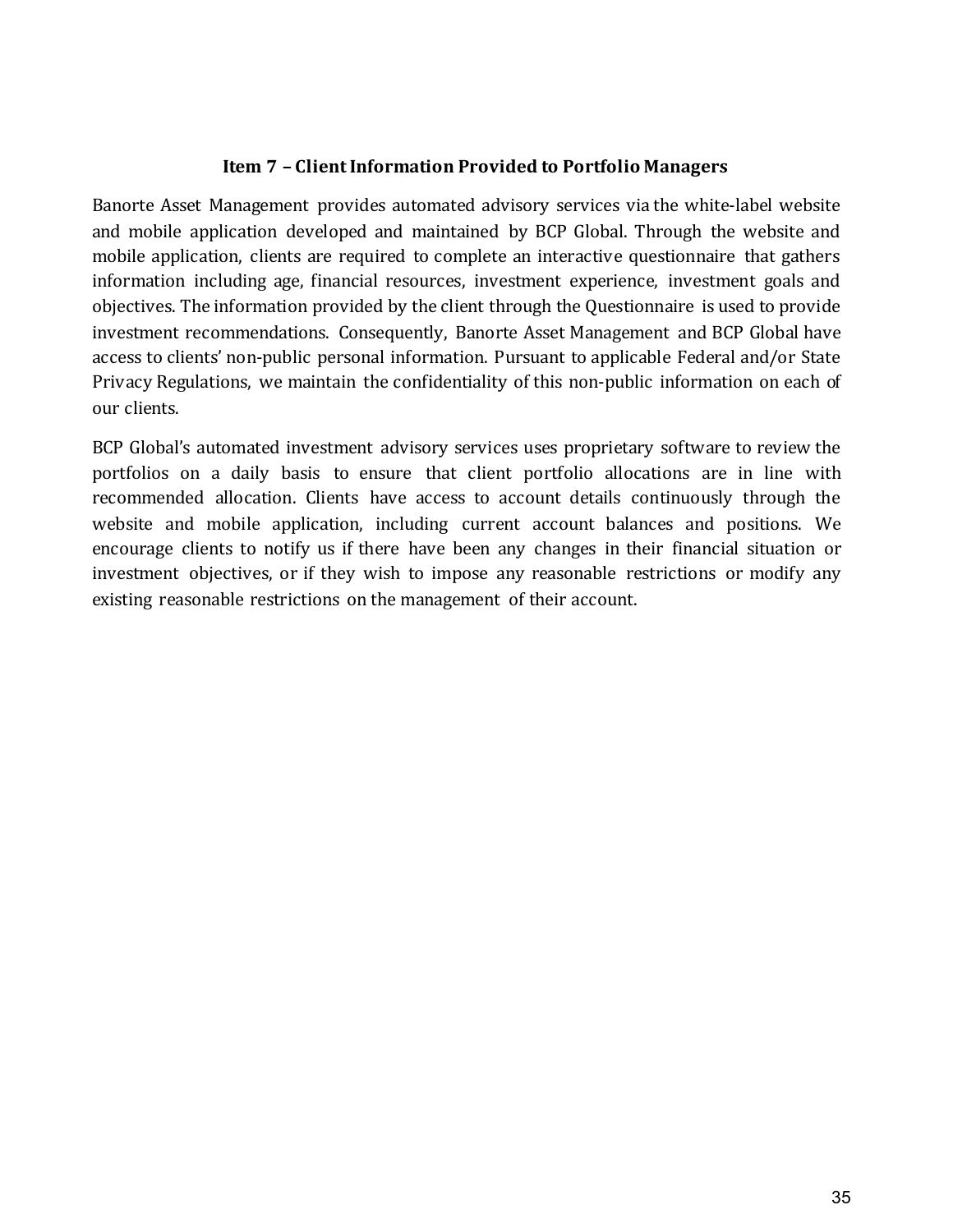## **Item 8 – Client Contact with Portfolio Managers**

<span id="page-35-0"></span>Information regarding a client's portfolio holdings and tracking to goal is available to clients through the online platform. All Client contacts and communications regarding participation in Banorte Asset Management's wrap fee program or functionality of the Platform will occur through contact with Banorte Asset Management via email or telephone during business hours. Depending on basis for client contact in certain instances Client's may direct algorithm, account performance and other related questions to BCP Global.

Although, the mobile application and the website rely on the information provided by the client through the Questionnaire in order to provide investment recommendations, we have not placed any restrictions on your ability to contact and consult with BCP Global's portfolio managers.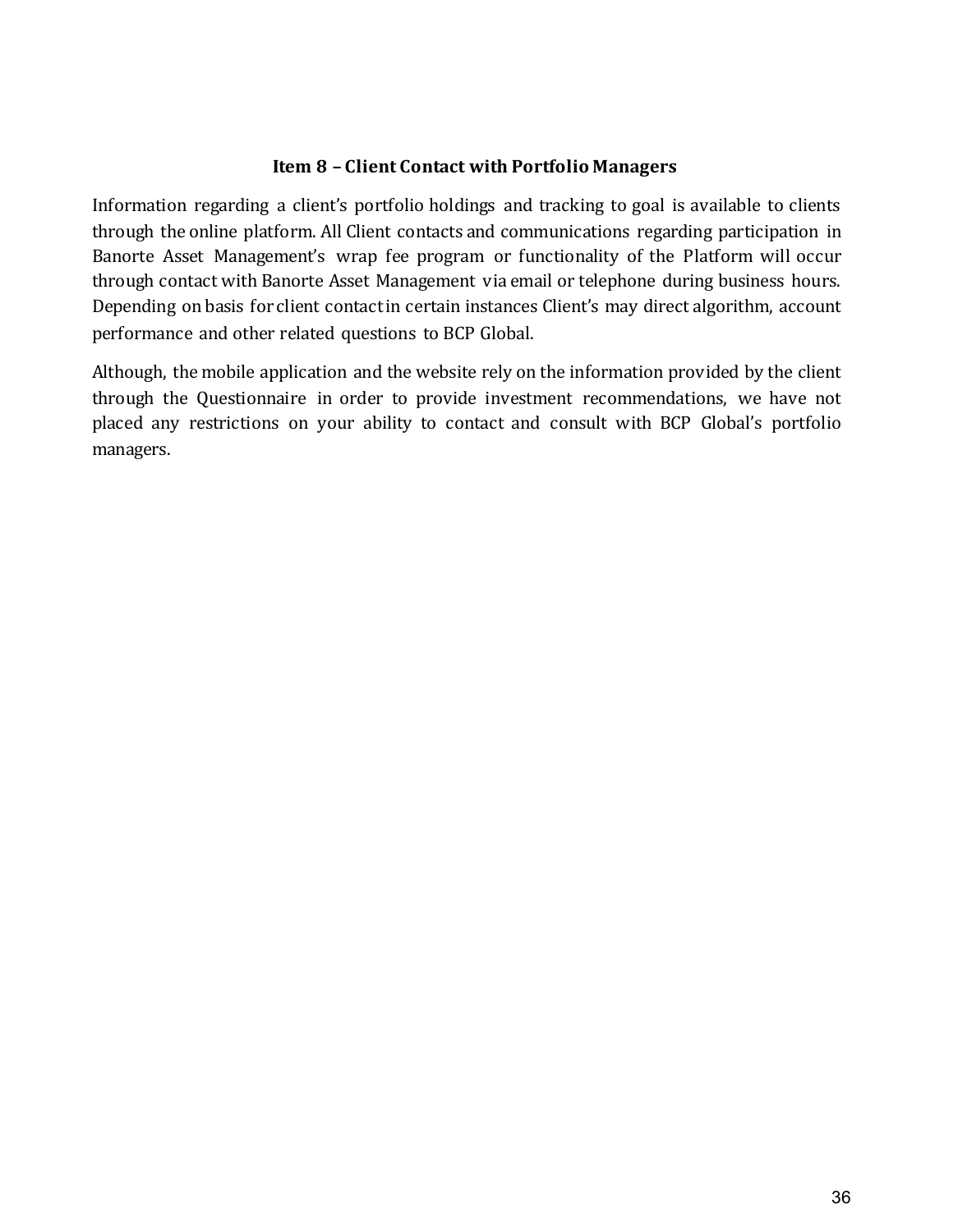## **Item 9 – Additional Information**

## <span id="page-36-1"></span><span id="page-36-0"></span>**A.** Disciplinary Information and Industry Affiliations

**a.** Disciplinary Information. We are obligated to disclose any disciplinary event that would be material to you when evaluating us to initiate or continue a Client/Adviser relationship with us. Banorte Asset Management does not have any legal, financial or other "disciplinary" item to report. Information regarding Banorte Asset Management's affiliates may be found by reviewing the Client Relationship Summary. Please visit www.advisorinfo.sec.gov at any time to view Banorte Asset Management's registration information and any applicable disciplinary action.

### **b.** Other Financial Industry Activities and Affiliations.

- <span id="page-36-2"></span>**i.** Broker Dealer registration. Banorte Asset Management maintains an affiliate broker dealer, Banorte-IXE Securities International, Ltd., CRD# 30648, registered with the Securities and Exchange Commission (SEC) and the Financial Industry Regulatory Authority, Inc. (FINRA). Banorte Asset Management's management or associated persons are separately registered as registered representative of Banorte-IXE Securities International, Ltd. Note that Banorte Asset Management will not utilize Banorte-IXE Securities International, Ltd. in administering/maintai ning this wrap program.
- <span id="page-36-3"></span>ii. Sub-Advisory Agreements. Currently, Banorte has entered into an agreement with BCP Global as third-party sub-advisor with respect to clients serviced under its Wrap Fee Program. The selection of a subadvisor or third-party manager poses a conflict of interest as there is an incentive to Banorte Asset Management in selecting a particular manager over another. In order to minimize this conflict, Banorte Asset Management seeks to make its sub-advisor selection in the best interest of its clients. Additionally, as per the firm's policies and procedure, Banorte Asset Management conducts extensive due diligence on current and prospective managers through assessing overall credentials, performance, as well as engaging the assistance of independent thirdparty institutions, where deemed applicable. Banorte Asset Management will also notify each client of its arrangement with BCP Global through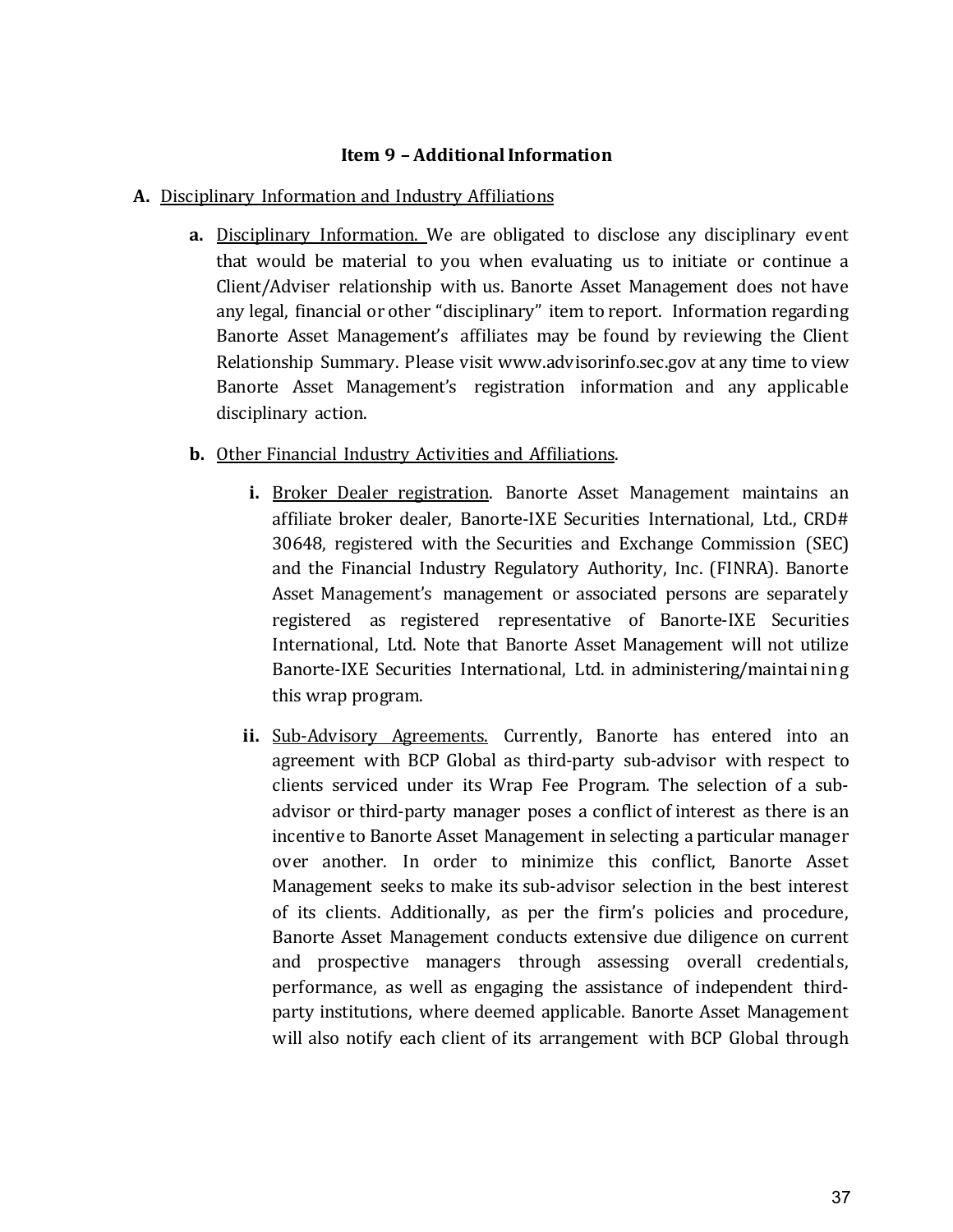related portfolio management agreement, applicable governing documents, and/or Brochure.

# **B.** Code of Ethics, Participation or Interest in Client Transactions and Personal Trading

The Code of Ethics adopted and implemented by us applies to our activities under the Investment Advisers Act of 1940 (as amended, the "Advisers Act"). All of our employees are deemed by the Advisers Act to be supervised persons<sup>[1](#page-37-0)</sup> and are, therefore, subject to this Code of Ethics. In carrying out our daily affairs, we, and all of our employees, will act in a fair, lawful and ethical manner, in accordance with the rules and regulations imposed by our governing regulatory authority.

Banorte Asset Management has created a Code of Ethics, which establishes standards and procedures for the detection and prevention of certain conflicts of interest, including activities by which persons having knowledge of our investments and investment intentions might take advantage of that knowledge for their own benefit. Banorte Asset Management has in place Ethics Rules (the "Rules"), which are comprised of the Code of Ethics and Insider Trading policies and procedures. The Rules are designed to ensure that our personnel (i) observe applicable legal (including compliance with applicable state and federal securities laws) and ethical standards in the performance of their duties; (ii) to act in our clients' best interest at all times; (iii) disclose all conflicts of interest; (iv) adhere to the highest standards of loyalty, candor and care in all matters relating to its clients; (v) conduct all personal trading consistent with the Rules and in such a manner as to mitigate any conflicts of interest or any abuse of their position of trust and responsibility; and (vi) not use any material nonpublic information in securities trading. The Rules also establish policies regarding other matters such as outside employment, the giving or receiving of gifts, and safeguarding portfolio holdings information.

Under the general prohibitions of the Rules, our personnel are prohibited from: 1) effecting securities transactions while in the possession of material, non-public information; 2) disclosing such information to others; 3) participating in fraudulent conduct involving securities held or to be acquired by any client; and 4) engaging in frequent trading activities that create or may create a conflict of interest, limit their ability to perform their job duties, or violate any provision of the Rules.

Our personnel are required to conduct their personal investment activities in a manner that we believe is not detrimental to our advisory clients. The policy requires all Access Persons<sup>[2](#page-37-1)</sup>

<span id="page-37-0"></span><sup>1</sup> <sup>1</sup> Supervised person means any partner, officer, director (or other person occupying a similar status or performing similar functions), or employee of an investment adviser, or other person who provides investment advice on behalf of the investment adviser and is subject to the supervision and control of the investment adviser.

<span id="page-37-1"></span><sup>&</sup>lt;sup>2</sup> Access person means any of your supervised persons who has access to nonpublic information regarding any clients' purchase or sale of securities, or nonpublic information regarding the portfolio holdings of any reportable fund, or who is involved in making securities recommendations to clients, or who has access to such recommendations that are nonpublic. If providing investment advice is your primary business, all of your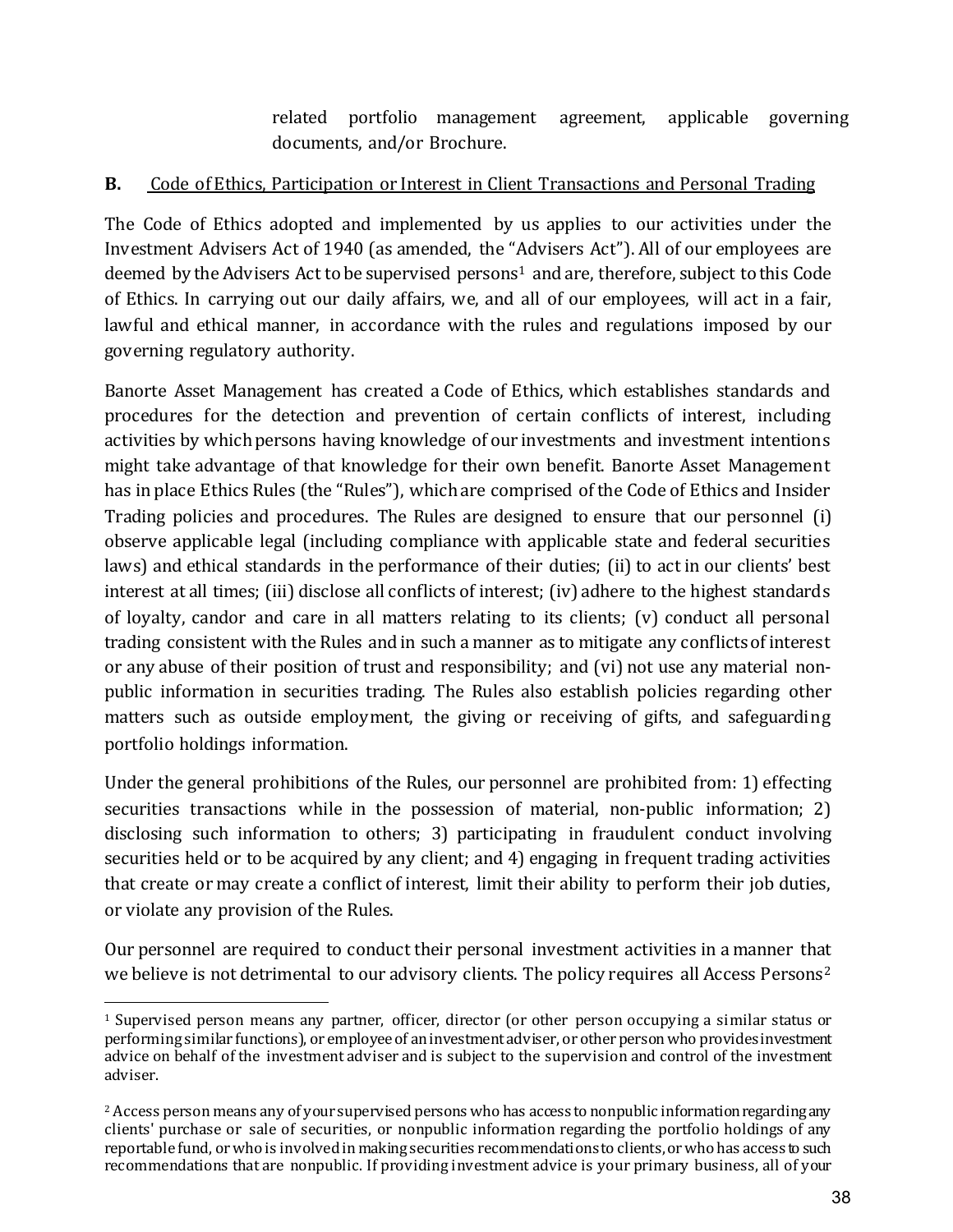to report all personal transactions in securities not otherwise exempt under the policy. All reportable transactions are reviewed for compliance with the Code of Ethics. The Ethics Rules are available to you and prospective clients upon request. In the event that you request a copy of our Code of Ethics, we will furnish to you a copy within a reasonable period of time at your current address of record.

It is our policy not to permit related persons (or certain of their relatives) to trade in a manner that takes advantage of price movements that may be caused by clients' transactions.

Banorte Asset Management agrees that all non-public records, information, and data relating to the business of the third-party investment adviser (including, without limitation, any and all non-public, personal information regarding clients) that are exchanged or negotiated pursuant to the Sub-Advisory Agreement or in carrying out the Agreement are, and shall remain, confidential.

# <span id="page-38-0"></span>C. Review of Accounts

Investment positions are monitored daily and accounts are reviewed by a manager at least once a month. Additional reviews may be triggered by changes in an account holder's personal, tax, or financial status.

Each client receives individual attention, and guidelines are established according to the client's objectives and financial situation. Clients are asked at least once a year if their financial situation has changed.

Quarterly reviews are made to verify adherence to investment guidelines. The asset allocation, your tolerance for risk, the investment horizon, and the kind of investments that the account will have are established by the investment guidelines.

Market appreciation or depreciation may cause an account to be out of balance with the established guidelines. When this happens, it is our policy to bring the account back into balance within the next two quarterly review cycles. Other deviations from guidelines may be caused by deposits or withdrawals. Accounts that are out of balance due to deposits or withdrawals will be rebalanced before the next quarterly review.

The investment guidelines may be changed by the client at any time.

Clients will receive written account statements directly from the custodian. From time to time, and at least annually we may prepare and present an analysis of your account. This analysis contains a summary of the asset allocation, a consolidated grouping of the types of investments and the different asset classes compared as a percent to the total, graphs, charts, and may contain other analyses, such as a calendar of expected income from fixed income securities where appropriate, total income, total withdrawals, and fees charged. This written

 $\overline{a}$ directors, officers and partners are presumed to be access persons.